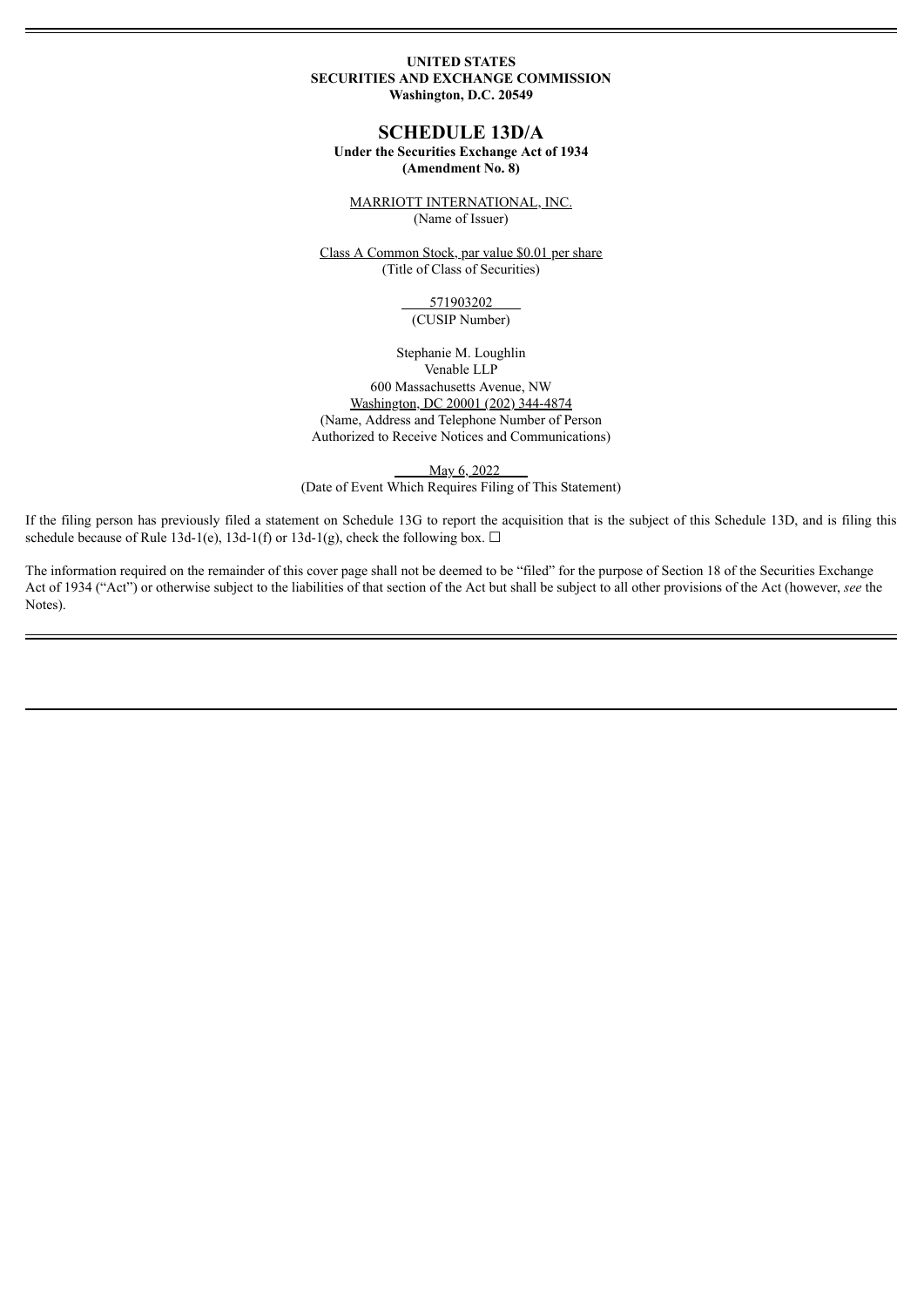# **SCHEDULE 13D/A**

| <b>CUSIP No. 571903202</b>                              |                                                                            |                        |                | Page 2 of 16 Pages                                                                             |                |                                |
|---------------------------------------------------------|----------------------------------------------------------------------------|------------------------|----------------|------------------------------------------------------------------------------------------------|----------------|--------------------------------|
|                                                         |                                                                            |                        |                |                                                                                                |                |                                |
| $\mathbf{1}$                                            |                                                                            |                        |                | <b>NAME OF REPORTING PERSON</b>                                                                |                | <b>JWM</b> Family Enterprises, |
|                                                         | I.R.S. IDENTIFICATION NO. OF ABOVE PERSON (ENTITIES ONLY)                  |                        |                | Inc.<br>52-1823618                                                                             |                |                                |
|                                                         |                                                                            |                        |                |                                                                                                |                |                                |
| $\overline{2}$                                          |                                                                            |                        |                | CHECK THE APPROPRIATE BOX IF A MEMBER OF A GROUP                                               |                | (a)<br>(b)                     |
| $\mathbf{3}$                                            |                                                                            |                        |                | SEC USE ONLY SEC USE ONLY                                                                      |                |                                |
|                                                         |                                                                            |                        |                |                                                                                                |                |                                |
| 4                                                       |                                                                            | <b>SOURCE OF FUNDS</b> |                |                                                                                                | OO             |                                |
| 5                                                       |                                                                            |                        |                | CHECK BOX IF DISCLOSURE OF LEGAL PROCEEDINGS IS REQUIRED PURSUANT TO ITEMS 2(d) or 2(e) $\Box$ |                |                                |
| 6                                                       |                                                                            |                        |                | CITIZENSHIP OR PLACE OF ORGANIZATION                                                           | Delaware       |                                |
| <b>NUMBER OF</b>                                        |                                                                            | $\overline{7}$         |                | <b>SOLE VOTING POWER</b>                                                                       | $\overline{0}$ |                                |
| <b>SHARES</b><br><b>BENEFICIALLY</b><br><b>OWNED BY</b> |                                                                            | 8                      |                | <b>SHARED VOTING POWER</b>                                                                     | 22,027,118*    |                                |
| <b>EACH</b>                                             |                                                                            | 9                      |                | <b>SOLE DISPOSITIVE POWER</b>                                                                  | $\overline{0}$ |                                |
| <b>REPORTING</b><br><b>PERSON</b>                       |                                                                            | 10                     |                | <b>SHARED DISPOSITIVE POWER</b>                                                                | 22,027,118*    |                                |
| <b>WITH</b>                                             |                                                                            |                        |                |                                                                                                |                |                                |
| <b>11</b>                                               | AGGREGATE AMOUNT BENEFICIALLY OWNED BY EACH REPORTING PERSON<br>22,027,118 |                        |                |                                                                                                |                |                                |
| 12                                                      | CHECK BOX IF THE AGGREGATE AMOUNT IN ROW (11) EXCLUDES CERTAIN SHARES      |                        |                |                                                                                                |                |                                |
|                                                         |                                                                            |                        | Not Applicable |                                                                                                |                |                                |
| 13                                                      |                                                                            |                        |                | PERCENT OF CLASS REPRESENTED BY AMOUNT IN ROW (11)                                             |                |                                |
|                                                         |                                                                            |                        |                |                                                                                                |                | $6.7\%**$                      |
| 14                                                      |                                                                            |                        |                | <b>TYPE OF REPORTING PERSON</b>                                                                |                | CO                             |
|                                                         |                                                                            |                        |                |                                                                                                |                |                                |

\* Consists of the following: (a) 7,247,119 shares held by JWM Family Enterprises, L.P, whose sole general partner in JWM Family Enterprises, Inc.; (b) 8,319,999 shares owned by Thomas Point Ventures, L.P., whose sole general partner is JWM Family Enterprises, L.P.; (c) 360,000 shares held by Terrapin Limited Holdings, LLC, whose sole member is JWM Family Enterprises, L.P.; (d) 220,000 shares held by Short North Limited Holdings, LLC, whose sole member is JWM Family Enterprises, L.P; (e) 3,000,000 shares owned by Penny Lane Limited Holdings, LLC, whose sole member is JWM Family Enterprises, L.P; (f) 1,640,000 shares owned by Anchorage Partners, L.P., whose sole general partner is JWM Family Enterprises, L.P.; (g) 360,000 shares owned by Bay Harbor Limited Holdings, LLC, whose sole member is Anchorage Partners, L.P.; and (h) 880,000 shares owned by 43 Degrees North Holdings, LLC, whose sole member is Thomas Point Ventures, L.P.

\*\* The denominator is based on 327,298,386 shares of Class A Common Stock outstanding as of April 27, 2022, as stated on the facing page of the Form 10-Q filed by Marriott International, Inc. for the quarterly period ended March 31, 2022 (the "Form 10-Q").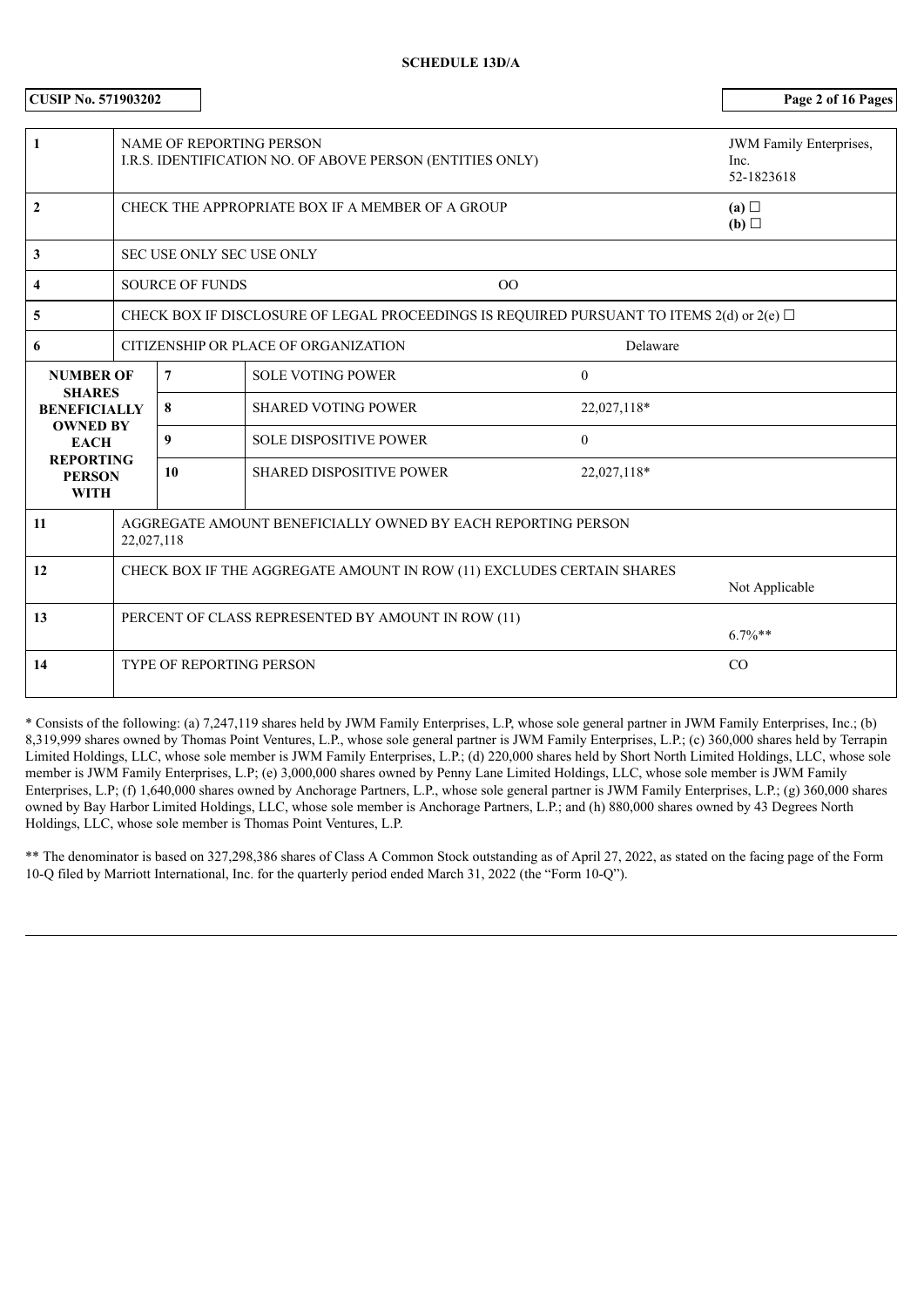# **CUSIP No. 571903202 Page 3 of 16 Pages**

| 1                                                |                                                                                         | <b>NAME OF REPORTING PERSON</b><br>I.R.S. IDENTIFICATION NO. OF ABOVE PERSON (ENTITIES ONLY) |                                                                                                    | <b>JWM</b> Family Enterprises,<br>L.P.<br>52-1821926 |                   |  |
|--------------------------------------------------|-----------------------------------------------------------------------------------------|----------------------------------------------------------------------------------------------|----------------------------------------------------------------------------------------------------|------------------------------------------------------|-------------------|--|
| 2                                                |                                                                                         |                                                                                              | CHECK THE APPROPRIATE BOX IF A MEMBER OF A GROUP                                                   |                                                      | (a)<br>(b) $\Box$ |  |
| 3                                                |                                                                                         | SEC USE ONLY SEC USE ONLY                                                                    |                                                                                                    |                                                      |                   |  |
| 4                                                |                                                                                         | <b>SOURCE OF FUNDS</b>                                                                       |                                                                                                    | 00                                                   |                   |  |
| 5                                                |                                                                                         |                                                                                              | CHECK BOX IF DISCLOSURE OF LEGAL PROCEEDINGS IS REQUIRED PURSUANT TO ITEMS $2(d)$ or $2(e)$ $\Box$ |                                                      |                   |  |
| 6                                                | CITIZENSHIP OR PLACE OF ORGANIZATION<br>Delaware                                        |                                                                                              |                                                                                                    |                                                      |                   |  |
| <b>NUMBER OF</b><br><b>SHARES</b>                |                                                                                         | 7                                                                                            | <b>SOLE VOTING POWER</b>                                                                           | 7,247,119*                                           |                   |  |
| <b>BENEFICIALLY</b>                              |                                                                                         | 8                                                                                            | <b>SHARED VOTING POWER</b>                                                                         | 14,779,999**                                         |                   |  |
| <b>OWNED BY</b><br><b>EACH</b>                   |                                                                                         | 9                                                                                            | <b>SOLE DISPOSITIVE POWER</b>                                                                      | 7,247,119*                                           |                   |  |
| <b>REPORTING</b><br><b>PERSON</b><br><b>WITH</b> |                                                                                         | 10                                                                                           | <b>SHARED DISPOSITIVE POWER</b>                                                                    | 14,779,999**                                         |                   |  |
| 11                                               |                                                                                         | AGGREGATE AMOUNT BENEFICIALLY OWNED BY EACH REPORTING PERSON<br>22,027,118                   |                                                                                                    |                                                      |                   |  |
| 12                                               | CHECK BOX IF THE AGGREGATE AMOUNT IN ROW (11) EXCLUDES CERTAIN SHARES<br>Not Applicable |                                                                                              |                                                                                                    |                                                      |                   |  |
| 13                                               |                                                                                         | PERCENT OF CLASS REPRESENTED BY AMOUNT IN ROW (11)<br>$6.7\%***$                             |                                                                                                    |                                                      |                   |  |
| 14                                               |                                                                                         | <b>TYPE OF REPORTING PERSON</b>                                                              |                                                                                                    |                                                      | <b>PN</b>         |  |

\* Consists of 7,247,119 shares held directly by JWM Family Enterprises, L.P.

\*\* Consists of the following: (a) 8,319,999 shares owned by Thomas Point Ventures, L.P., whose sole general partner is JWM Family Enterprises, L.P.; (b) 360,000 shares held by Terrapin Limited Holdings, LLC, whose sole member is JWM Family Enterprises, L.P.; (c) 220,000 shares held by Short North Limited Holdings, LLC, whose sole member is JWM Family Enterprises, L.P; (d) 3,000,000 shares owned by Penny Lane Limited Holdings, LLC, whose sole member is JWM Family Enterprises, L.P; (e) 1,640,000 shares owned by Anchorage Partners, L.P., whose sole general partner is JWM Family Enterprises, L.P.; (f) 360,000 shares owned by Bay Harbor Limited Holdings, LLC, whose sole member is Anchorage Partners, L.P.; and (g) 880,000 shares owned by 43 Degrees North Holdings, LLC, whose sole member is Thomas Point Ventures, L.P.

\*\*\* The denominator is based on 327,298,386 shares of Class A Common Stock outstanding as of April 27, 2022, as stated on the facing page of the Form 10-Q.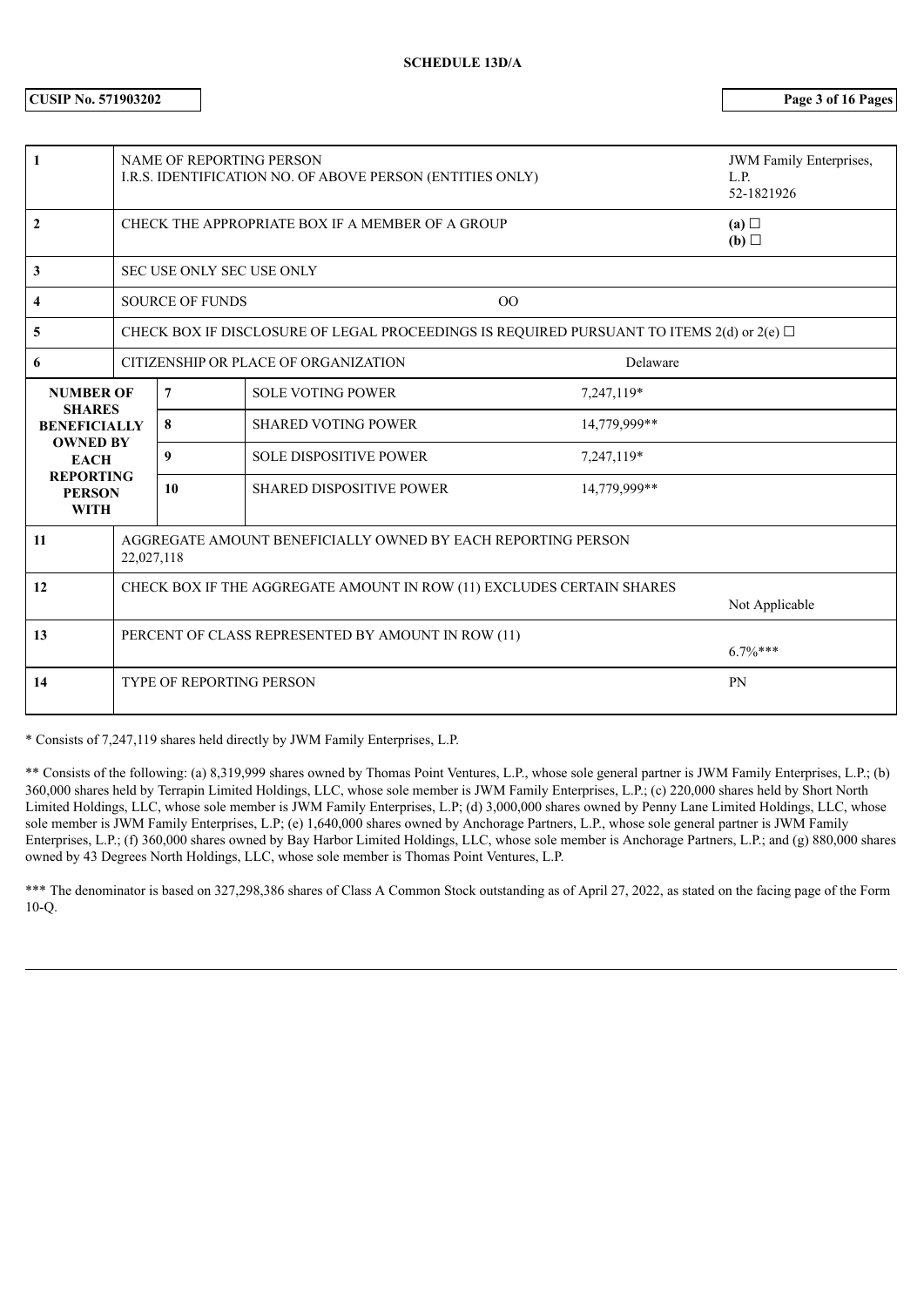**CUSIP No. 571903202 Page 4 of 16 Pages**

| 1                                                |                                                                                         | <b>NAME OF REPORTING PERSON</b><br>I.R.S. IDENTIFICATION NO. OF ABOVE PERSON (ENTITIES ONLY) |                                                                                                    | J.W. Marriott, Jr. |                   |  |
|--------------------------------------------------|-----------------------------------------------------------------------------------------|----------------------------------------------------------------------------------------------|----------------------------------------------------------------------------------------------------|--------------------|-------------------|--|
| $\mathbf{2}$                                     |                                                                                         |                                                                                              | CHECK THE APPROPRIATE BOX IF A MEMBER OF A GROUP                                                   |                    | (a)<br>(b) $\Box$ |  |
| 3                                                |                                                                                         | SEC USE ONLY SEC USE ONLY                                                                    |                                                                                                    |                    |                   |  |
| 4                                                |                                                                                         | <b>SOURCE OF FUNDS</b>                                                                       |                                                                                                    | 00                 |                   |  |
| 5                                                |                                                                                         |                                                                                              | CHECK BOX IF DISCLOSURE OF LEGAL PROCEEDINGS IS REQUIRED PURSUANT TO ITEMS $2(d)$ or $2(e)$ $\Box$ |                    |                   |  |
| 6                                                | CITIZENSHIP OR PLACE OF ORGANIZATION<br>United States of America                        |                                                                                              |                                                                                                    |                    |                   |  |
| <b>NUMBER OF</b>                                 |                                                                                         | $\overline{7}$                                                                               | <b>SOLE VOTING POWER</b>                                                                           | 2,637,970*         |                   |  |
| <b>SHARES</b><br><b>BENEFICIALLY</b>             |                                                                                         | 8                                                                                            | <b>SHARED VOTING POWER</b>                                                                         | 33, 325, 702**     |                   |  |
| <b>OWNED BY</b><br><b>EACH</b>                   |                                                                                         | 9                                                                                            | <b>SOLE DISPOSITIVE POWER</b>                                                                      | 2,637,970*         |                   |  |
| <b>REPORTING</b><br><b>PERSON</b><br><b>WITH</b> |                                                                                         | 10                                                                                           | <b>SHARED DISPOSITIVE POWER</b>                                                                    | 33, 325, 702**     |                   |  |
| 11                                               | AGGREGATE AMOUNT BENEFICIALLY OWNED BY EACH REPORTING PERSON<br>35,963,672***           |                                                                                              |                                                                                                    |                    |                   |  |
| 12                                               | CHECK BOX IF THE AGGREGATE AMOUNT IN ROW (11) EXCLUDES CERTAIN SHARES<br>Not Applicable |                                                                                              |                                                                                                    |                    |                   |  |
| 13                                               |                                                                                         | PERCENT OF CLASS REPRESENTED BY AMOUNT IN ROW (11)<br>$11.0\%***$                            |                                                                                                    |                    |                   |  |
| 14                                               |                                                                                         | <b>TYPE OF REPORTING PERSON</b>                                                              |                                                                                                    |                    | IN                |  |

\* Consists of 2,637,970 shares held directly by J.W. Marriott, Jr.

\*\* Consists of the following: (a) 2,485,594 shares held by five trusts for the benefit of the children of J.W. Marriott, Jr. and the children of Richard E. Marriott, for which J.W. Marriott, Jr. serves as a trustee; (b) 3,432,787 shares owned by The J. Willard & Alice S. Marriott Foundation, a charitable foundation, for which J.W. Marriott, Jr. serves as a trustee; (c) 3,145,703 shares held by a limited liability company, for which J.W. Marriott, Jr. serves as a manager; (d) 22,027,118 shares beneficially owned by JWM Family Enterprises, Inc.; (e)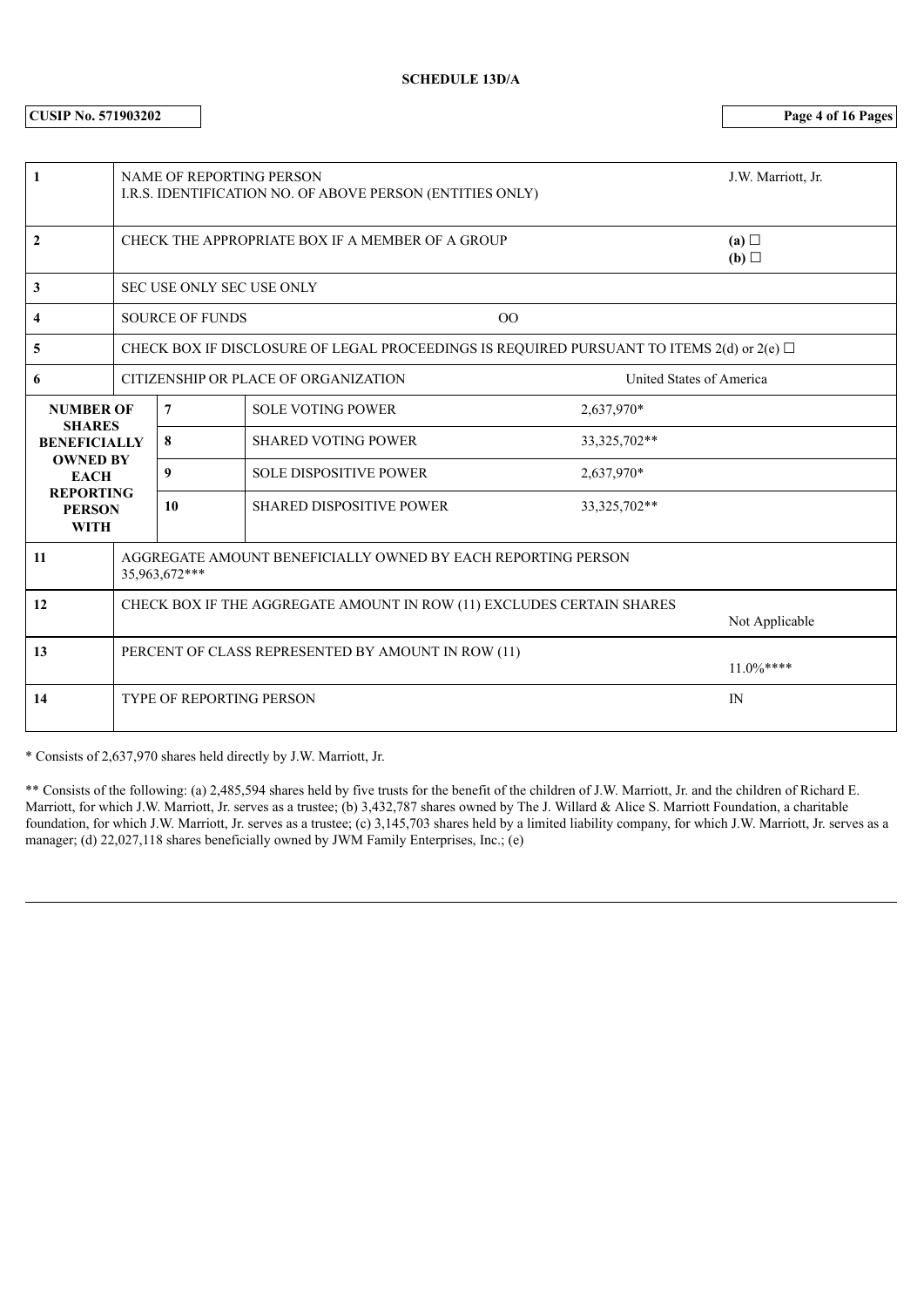#### **SCHEDULE 13D/A**

#### **CUSIP No. 571903202 Page 5 of 16 Pages**

1,659,167 shares held by three trusts for the benefit of J.W. Marriott, Jr.'s children, for which the spouse of J.W. Marriott, Jr. serves as a trustee; (f) 49,575 shares owned by three trusts for the benefit of J.W. Marriott, Jr.'s grandchildren, for which the spouse of J.W. Marriott, Jr. serves as a trustee; (g) 285,758 shares held by J.W. Marriott, Jr.'s spouse; and (h) 240,000 shares owned by six trusts for the benefit of the grandchildren and more remote descendants of J. W. Marriott, Jr., for which the spouse of J.W. Marriott, Jr. serves as a trustee. J.W. Marriott, Jr. disclaims beneficial ownership of the foregoing shares in excess of his pecuniary interest.

\*\*\* The Potential Group Members (as defined herein) may be deemed to be a "group" within the meaning of Section 13(d)(3) of the Securities Exchange Act of 1934, as amended (the "Exchange Act"). The aggregate number of shares beneficially owned by all of the Potential Group Members without duplication is 39,007,847, including 3,856 shares of Class A Common Stock attributable to SARs that are currently exercisable or exercisable within 60 days of May 10, 2022.

\*\*\*\* The denominator is based on 327,298,386 shares of Class A Common Stock outstanding as of April 27, 2022, as stated on the facing page of the Form  $10-<sub>o</sub>$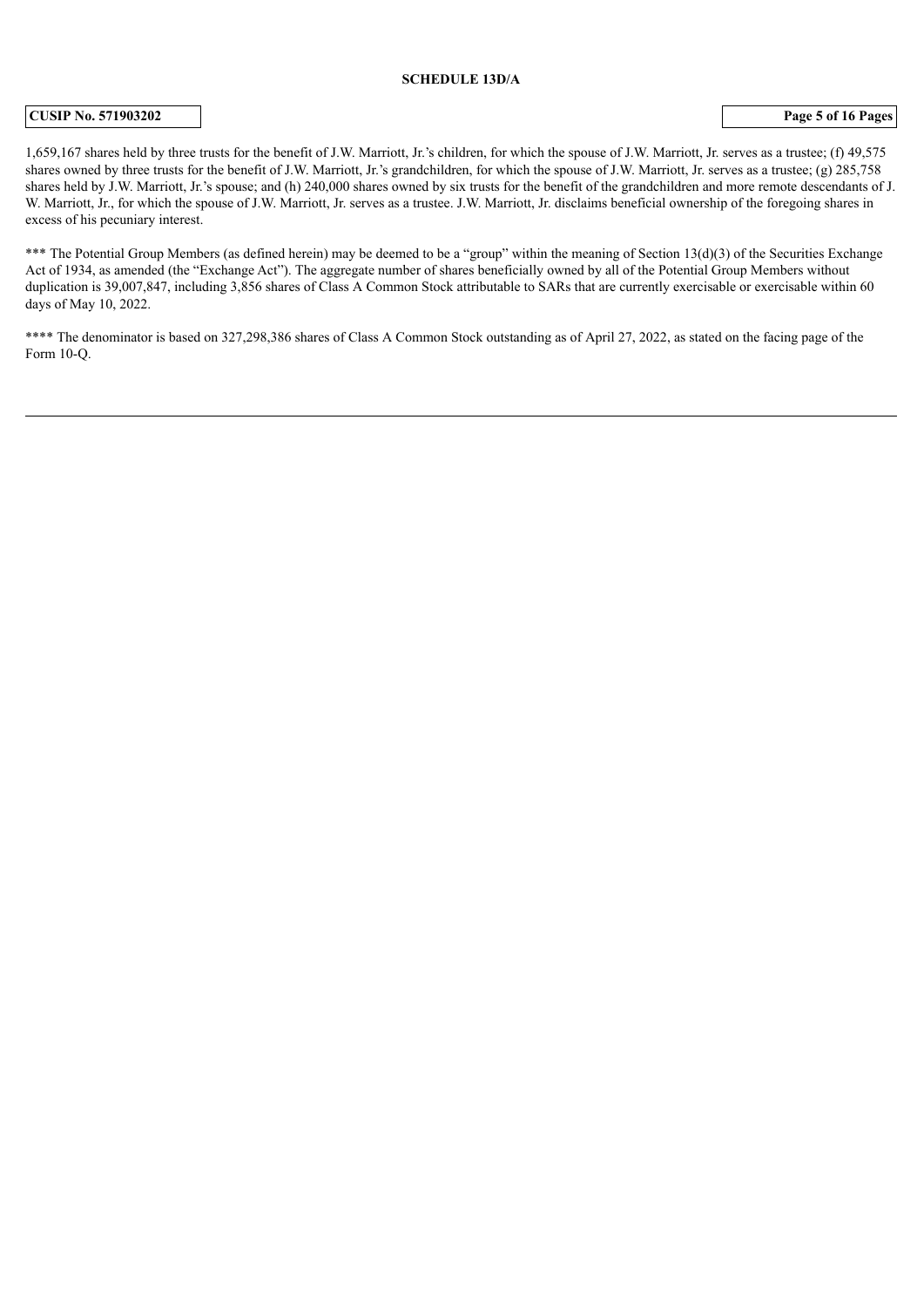**CUSIP No. 571903202 Page 6 of 16 Pages**

| 1                                                |                                                                                         | <b>NAME OF REPORTING PERSON</b><br>I.R.S. IDENTIFICATION NO. OF ABOVE PERSON (ENTITIES ONLY) | Deborah Marriott Harrison                        |                                                                                                |  |
|--------------------------------------------------|-----------------------------------------------------------------------------------------|----------------------------------------------------------------------------------------------|--------------------------------------------------|------------------------------------------------------------------------------------------------|--|
| $\mathbf{2}$                                     |                                                                                         |                                                                                              | CHECK THE APPROPRIATE BOX IF A MEMBER OF A GROUP | (a)<br>(b)                                                                                     |  |
| 3                                                |                                                                                         | <b>SEC USE ONLY SEC USE ONLY</b>                                                             |                                                  |                                                                                                |  |
| 4                                                |                                                                                         | <b>SOURCE OF FUNDS</b>                                                                       | O <sub>O</sub>                                   |                                                                                                |  |
| 5                                                |                                                                                         |                                                                                              |                                                  | CHECK BOX IF DISCLOSURE OF LEGAL PROCEEDINGS IS REQUIRED PURSUANT TO ITEMS 2(d) or 2(e) $\Box$ |  |
| 6                                                |                                                                                         | CITIZENSHIP OR PLACE OF ORGANIZATION                                                         | United States of America                         |                                                                                                |  |
| <b>NUMBER OF</b><br><b>SHARES</b>                |                                                                                         | $\overline{7}$                                                                               | <b>SOLE VOTING POWER</b>                         | 192,384*                                                                                       |  |
| <b>BENEFICIALLY</b>                              |                                                                                         | 8                                                                                            | <b>SHARED VOTING POWER</b>                       | 26,692,826**                                                                                   |  |
| <b>OWNED BY</b><br><b>EACH</b>                   |                                                                                         | 9                                                                                            | <b>SOLE DISPOSITIVE POWER</b>                    | 192,384*                                                                                       |  |
| <b>REPORTING</b><br><b>PERSON</b><br><b>WITH</b> |                                                                                         | 10                                                                                           | <b>SHARED DISPOSITIVE POWER</b>                  | 26,692,826**                                                                                   |  |
| 11                                               | AGGREGATE AMOUNT BENEFICIALLY OWNED BY EACH REPORTING PERSON<br>26,885,210***           |                                                                                              |                                                  |                                                                                                |  |
| 12                                               | CHECK BOX IF THE AGGREGATE AMOUNT IN ROW (11) EXCLUDES CERTAIN SHARES<br>Not Applicable |                                                                                              |                                                  |                                                                                                |  |
| 13                                               | PERCENT OF CLASS REPRESENTED BY AMOUNT IN ROW (11)<br>$8.2\%***$                        |                                                                                              |                                                  |                                                                                                |  |
| 14                                               |                                                                                         | <b>TYPE OF REPORTING PERSON</b>                                                              |                                                  | IN                                                                                             |  |

\* Consists of (a) 61,238 shares held directly by Deborah Marriott Harrison; (b) 127,290 shares held in grantor trusts of which Deborah Marriott Harrison is the sole trustee; and (c) 3,856 shares attributable to SARs held by Deborah Marriott Harrison currently exercisable or exercisable within 60 days of May 10, 2022. SAR underlying share amounts are based on the \$168.09 closing price of Marriott International, Inc. Class A Common Stock on May 10, 2022.

\*\* Consists of the following: (a) 22,027,118 shares beneficially owned by JWM Family Enterprises, Inc.; (b) 3,432,787 shares owned by The J. Willard & Alice S. Marriott Foundation, a charitable foundation, for which Deborah Marriott Harrison serves as a trustee; (c) 14,711 shares held directly by Deborah Marriott Harrison's husband, Ronald Taylor Harrison; (d) 179,166 shares held in three trusts for the benefit of J.W. Marriott, Jr.'s grandchildren, for which Deborah Marriott Harrison serves as a trustee; (e) 9,350 shares held in thirteen trusts for the benefit of Deborah Marriott Harrison's grandchildren, for which Deborah Marriott Harrison serves as a trustee; (f) 168,003 shares held in three trusts for the benefit of Deborah Marriott Harrison's children, for which Deborah Marriott Harrison serves as a trustee; (g) 34,920 shares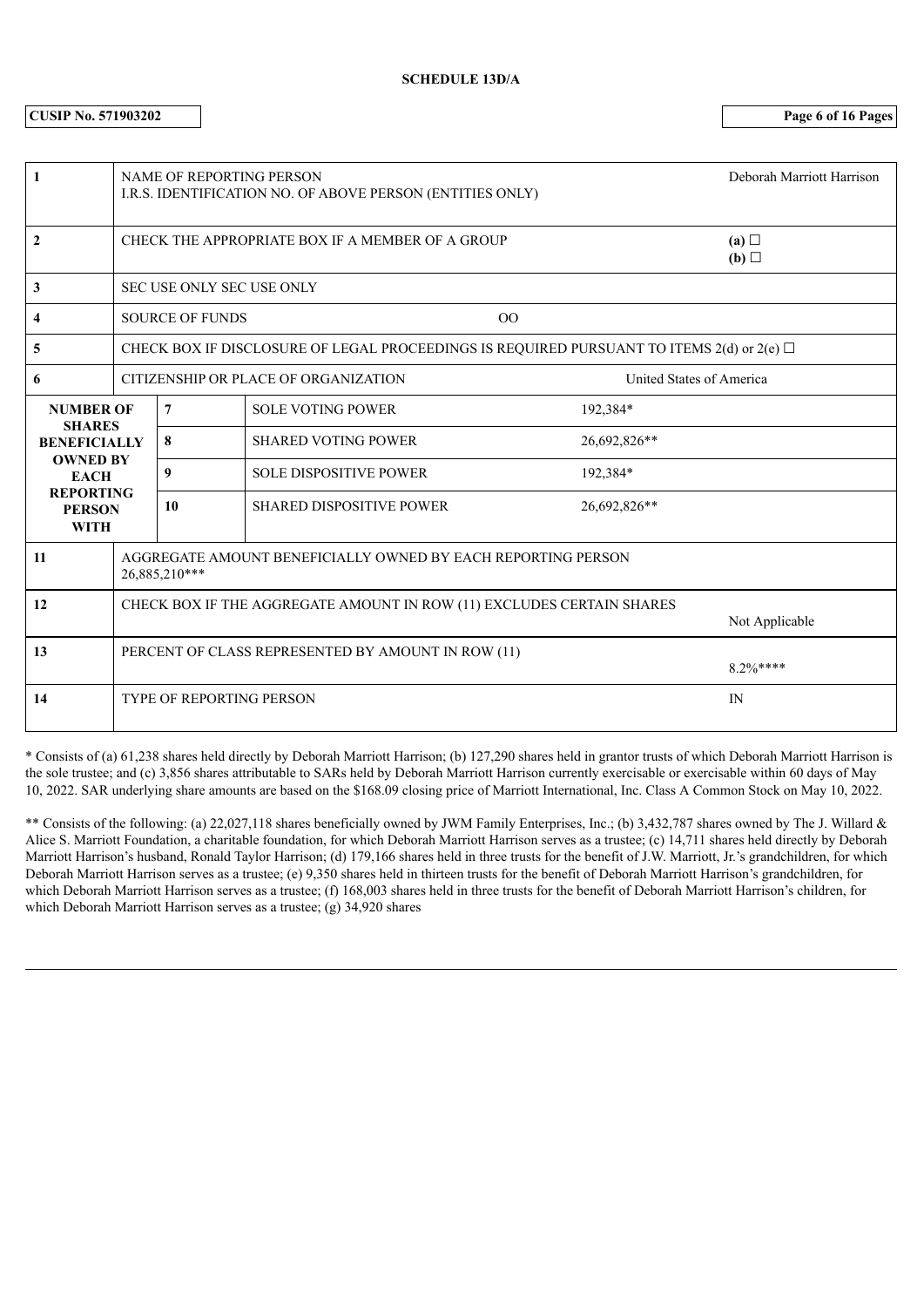#### **CUSIP No. 571903202 Page 7 of 16 Pages**

held in a limited liability company, for which Deborah Marriott Harrison serves as a manager; (h) 90,561 shares held in a limited liability company, for which Deborah Marriott Harrison's spouse serves as a manager; (i) 240,000 shares owned by six trusts for the benefit of the grandchildren and more remote descendants of J. W. Marriott, Jr., for which Deborah Marriott Harrison serves as a trustee; (j) 251,000 shares owned by a life insurance trust, for which Deborah Marriott Harrison serves as a trustee; and (k) 245,210 shares held in a trust for the benefit of Deborah Marriott Harrison's descendants, for which Deborah Marriott Harrison serves as a trustee. Deborah Marriott Harrison disclaims beneficial ownership of all of the foregoing shares in excess of her pecuniary interest.

\*\*\* The Potential Group Members may be deemed to be a "group" within the meaning of Section 13(d)(3) of the Exchange Act. The aggregate number of shares beneficially owned by all of the Potential Group Members without duplication is 39,007,847, including 3,856 shares of Class A Common Stock issuable upon the exercise of SARs that are currently exercisable or exercisable within 60 days of May 10, 2022.

\*\*\*\* The denominator is based on: (a) 327,298,386 shares of Class A Common Stock outstanding as of April 27, 2022, as stated on the facing page of the Form 10-Q; and (b) 3,856 shares attributable to SARs that are currently exercisable or exercisable within 60 days of May 10, 2022.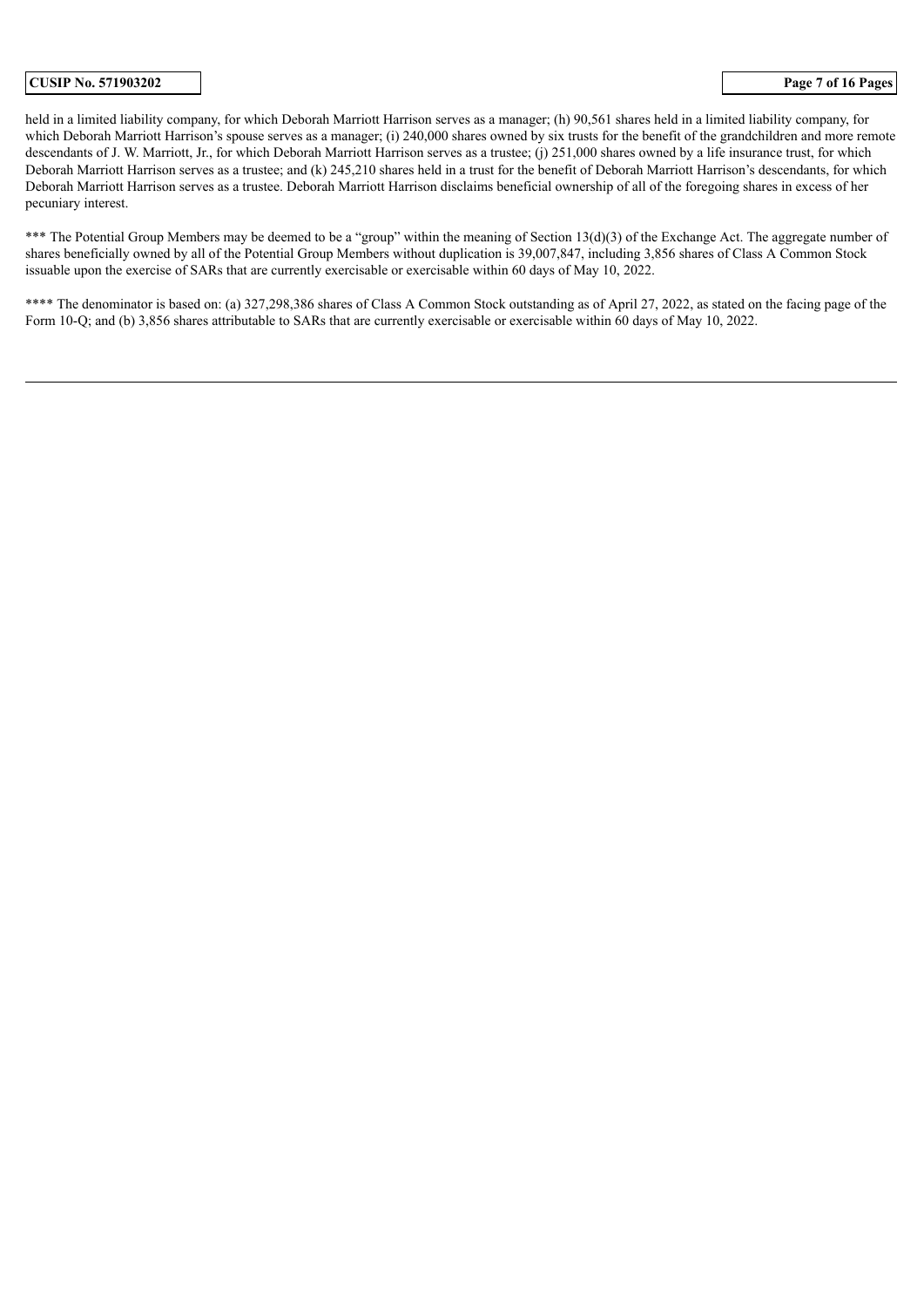**CUSIP No. 571903202 Page 8 of 16 Pages**

| 1                                                |                                                                                         | <b>NAME OF REPORTING PERSON</b><br>I.R.S. IDENTIFICATION NO. OF ABOVE PERSON (ENTITIES ONLY) |                                                                                                    | The Juliana B. Marriott<br><b>Marital Trust</b><br>46-6976704 |                          |  |
|--------------------------------------------------|-----------------------------------------------------------------------------------------|----------------------------------------------------------------------------------------------|----------------------------------------------------------------------------------------------------|---------------------------------------------------------------|--------------------------|--|
| $\overline{2}$                                   |                                                                                         |                                                                                              | CHECK THE APPROPRIATE BOX IF A MEMBER OF A GROUP                                                   |                                                               | (a)<br>(b)               |  |
| 3                                                |                                                                                         | SEC USE ONLY SEC USE ONLY                                                                    |                                                                                                    |                                                               |                          |  |
| 4                                                |                                                                                         | <b>SOURCE OF FUNDS</b>                                                                       | O <sub>O</sub>                                                                                     |                                                               |                          |  |
| 5                                                |                                                                                         |                                                                                              | CHECK BOX IF DISCLOSURE OF LEGAL PROCEEDINGS IS REQUIRED PURSUANT TO ITEMS $2(d)$ or $2(e)$ $\Box$ |                                                               |                          |  |
| 6                                                | CITIZENSHIP OR PLACE OF ORGANIZATION                                                    |                                                                                              |                                                                                                    |                                                               | United States of America |  |
| <b>NUMBER OF</b><br><b>SHARES</b>                |                                                                                         | $7\phantom{.0}$                                                                              | <b>SOLE VOTING POWER</b>                                                                           | 436,928*                                                      |                          |  |
| <b>BENEFICIALLY</b>                              |                                                                                         | 8                                                                                            | <b>SHARED VOTING POWER</b>                                                                         | 22,027,118**                                                  |                          |  |
| <b>OWNED BY</b><br><b>EACH</b>                   |                                                                                         | 9                                                                                            | <b>SOLE DISPOSITIVE POWER</b>                                                                      | 436,928*                                                      |                          |  |
| <b>REPORTING</b><br><b>PERSON</b><br><b>WITH</b> |                                                                                         | 10                                                                                           | <b>SHARED DISPOSITIVE POWER</b>                                                                    | 22,027,118**                                                  |                          |  |
| 11                                               | AGGREGATE AMOUNT BENEFICIALLY OWNED BY EACH REPORTING PERSON<br>22,464,046***           |                                                                                              |                                                                                                    |                                                               |                          |  |
| 12                                               | CHECK BOX IF THE AGGREGATE AMOUNT IN ROW (11) EXCLUDES CERTAIN SHARES<br>Not Applicable |                                                                                              |                                                                                                    |                                                               |                          |  |
| 13                                               |                                                                                         | PERCENT OF CLASS REPRESENTED BY AMOUNT IN ROW (11)<br>$6.9\%***$                             |                                                                                                    |                                                               |                          |  |
| 14                                               |                                                                                         | <b>TYPE OF REPORTING PERSON</b>                                                              |                                                                                                    |                                                               | 00                       |  |

\* Consists of 436,928 shares held directly by The Juliana B. Marriott Marital Trust (the "Marital Trust").

\*\* Consists of 22,027,118 shares beneficially owned by JWM Family Enterprises, Inc. The Marital Trust disclaims beneficial ownership of the foregoing shares in excess of its pecuniary interest.

\*\*\* The Potential Group Members may be deemed to be a "group" within the meaning of Section 13(d)(3) of the Exchange Act. The aggregate number of shares beneficially owned by all of the Potential Group Members without duplication is 39,007,847, including 3,856 shares of Class A Common Stock issuable upon the exercise of SARs that are currently exercisable or exercisable within 60 days of May 10, 2022.

\*\*\*\* The denominator is based on 327,298,386 shares of Class A Common Stock outstanding as of April 27, 2022, as stated on the facing page of the Form 10-Q.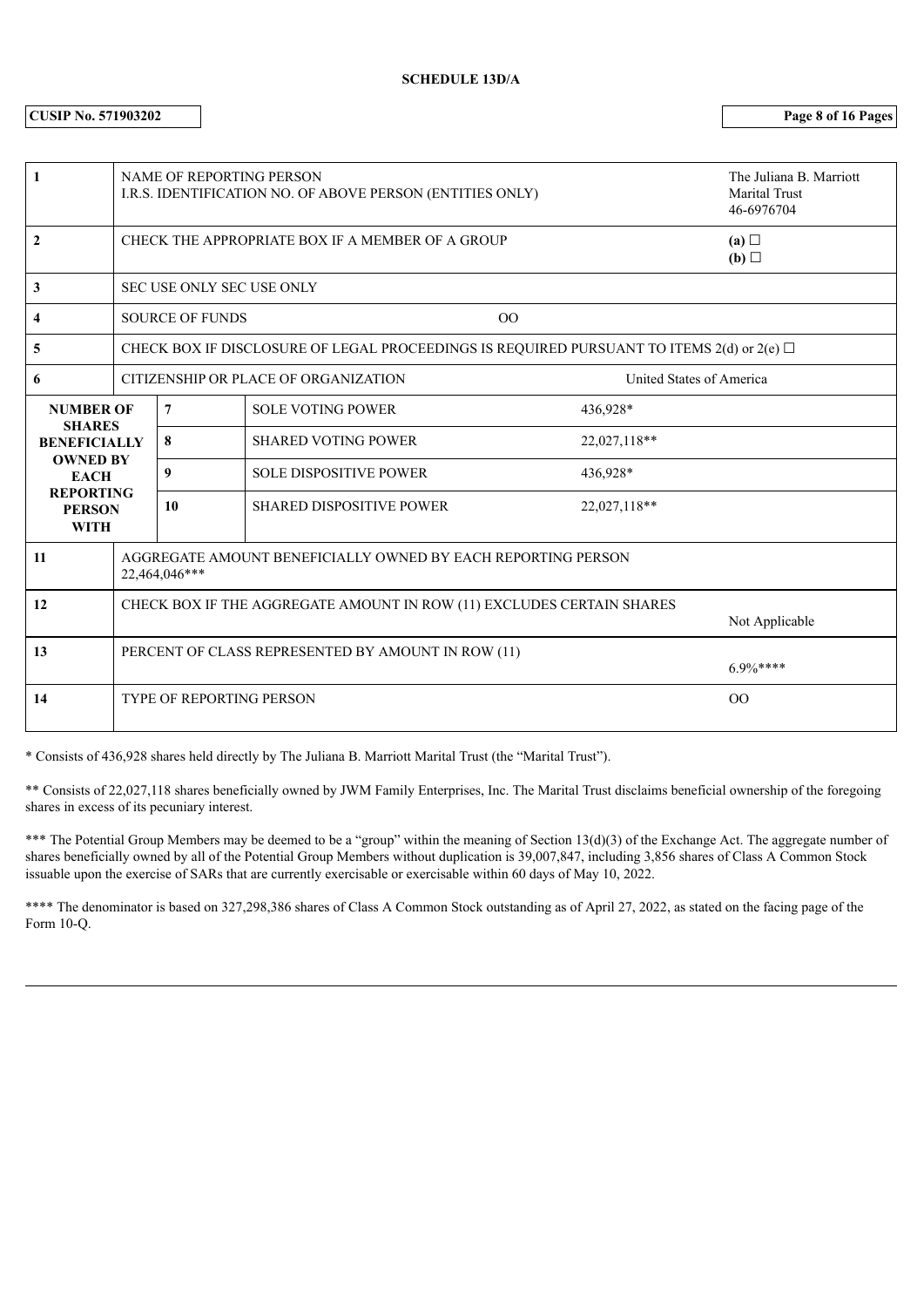**CUSIP No. 571903202 Page 9 of 16 Pages**

| 1                                                |                                                                                         | NAME OF REPORTING PERSON<br>I.R.S. IDENTIFICATION NO. OF ABOVE PERSON (ENTITIES ONLY) |                                                                                                    | Juliana B. Marriott |                          |  |
|--------------------------------------------------|-----------------------------------------------------------------------------------------|---------------------------------------------------------------------------------------|----------------------------------------------------------------------------------------------------|---------------------|--------------------------|--|
| $\mathbf{2}$                                     |                                                                                         |                                                                                       | CHECK THE APPROPRIATE BOX IF A MEMBER OF A GROUP                                                   |                     | (a)<br>(b) $\Box$        |  |
| 3                                                |                                                                                         | <b>SEC USE ONLY SEC USE ONLY</b>                                                      |                                                                                                    |                     |                          |  |
| 4                                                |                                                                                         | <b>SOURCE OF FUNDS</b>                                                                |                                                                                                    | 00                  |                          |  |
| 5                                                |                                                                                         |                                                                                       | CHECK BOX IF DISCLOSURE OF LEGAL PROCEEDINGS IS REQUIRED PURSUANT TO ITEMS $2(d)$ or $2(e)$ $\Box$ |                     |                          |  |
| 6                                                | CITIZENSHIP OR PLACE OF ORGANIZATION                                                    |                                                                                       |                                                                                                    |                     | United States of America |  |
| <b>NUMBER OF</b>                                 |                                                                                         | $\overline{7}$                                                                        | <b>SOLE VOTING POWER</b>                                                                           | 18,000*             |                          |  |
| <b>SHARES</b><br><b>BENEFICIALLY</b>             |                                                                                         | 8                                                                                     | <b>SHARED VOTING POWER</b>                                                                         | 22,464,046**        |                          |  |
| <b>OWNED BY</b><br><b>EACH</b>                   |                                                                                         | 9                                                                                     | <b>SOLE DISPOSITIVE POWER</b>                                                                      | 18,000*             |                          |  |
| <b>REPORTING</b><br><b>PERSON</b><br><b>WITH</b> |                                                                                         | 10                                                                                    | <b>SHARED DISPOSITIVE POWER</b>                                                                    | 22,464,046**        |                          |  |
| 11                                               | AGGREGATE AMOUNT BENEFICIALLY OWNED BY EACH REPORTING PERSON<br>22,482,046***           |                                                                                       |                                                                                                    |                     |                          |  |
| 12                                               | CHECK BOX IF THE AGGREGATE AMOUNT IN ROW (11) EXCLUDES CERTAIN SHARES<br>Not Applicable |                                                                                       |                                                                                                    |                     |                          |  |
| 13                                               |                                                                                         | PERCENT OF CLASS REPRESENTED BY AMOUNT IN ROW (11)<br>$6.9\%***$                      |                                                                                                    |                     |                          |  |
| 14                                               |                                                                                         | <b>TYPE OF REPORTING PERSON</b>                                                       |                                                                                                    |                     | IN                       |  |

\* Consists of 18,000 shares held directly by Juliana B. Marriott.

\*\* Consists of 22,464,046 shares beneficially owned by the Marital Trust, for which Juliana B. Marriott serves as a trustee.

\*\*\* The Potential Group Members may be deemed to be a "group" within the meaning of Section 13(d)(3) of the Exchange Act. The aggregate number of shares beneficially owned by all of the Potential Group Members without duplication is 39,007,847, including 3,856 shares of Class A Common Stock issuable upon the exercise of SARs that are currently exercisable or exercisable within 60 days of May 10, 2022.

\*\*\*\* The denominator is based on 327,298,386 shares of Class A Common Stock outstanding as of April 27, 2022, as stated on the facing page of the Form 10-Q.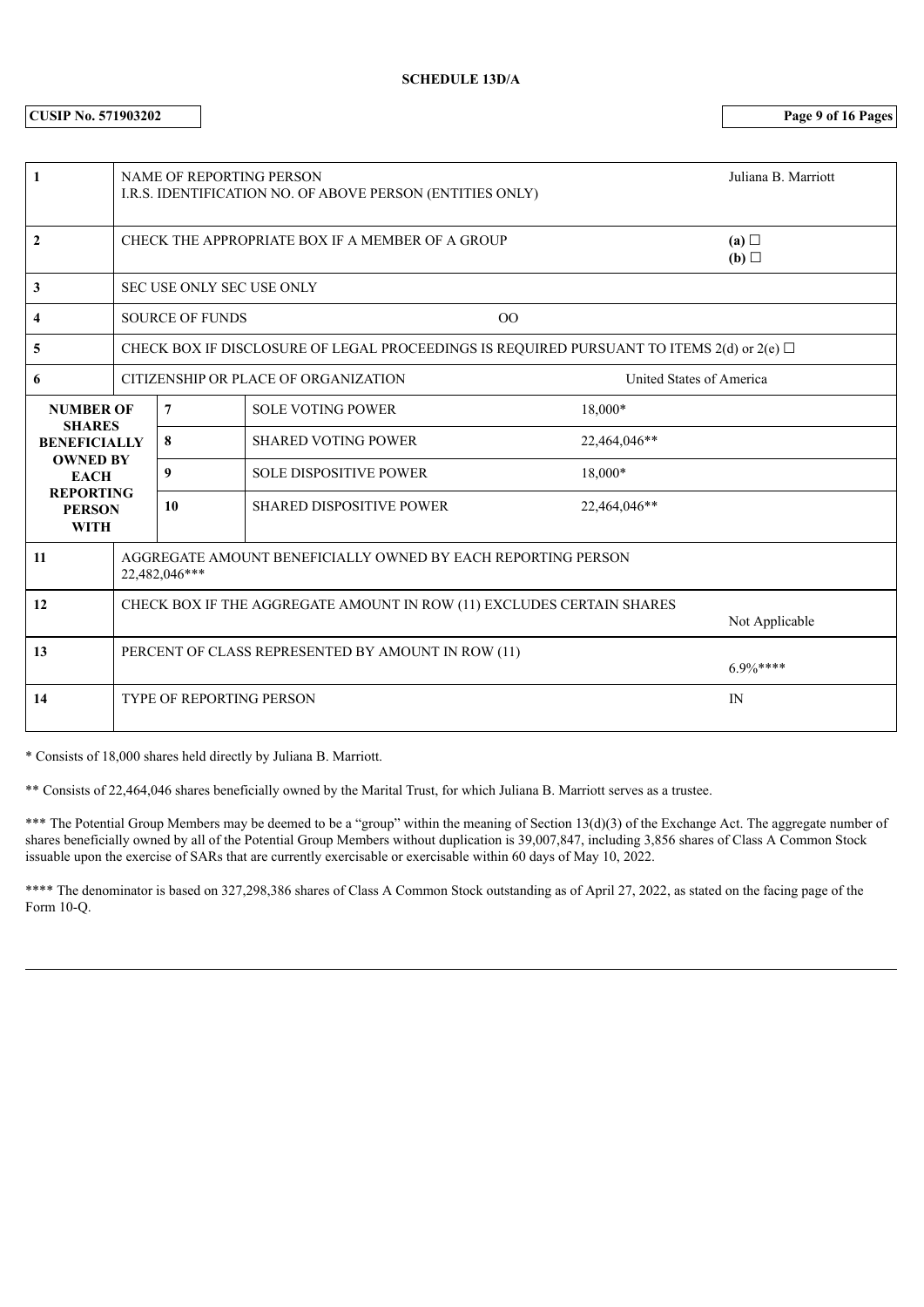**CUSIP No. 571903202 Page 10 of 16 Pages**

| 1                                                |                                                                                         | NAME OF REPORTING PERSON         | I.R.S. IDENTIFICATION NO. OF ABOVE PERSON (ENTITIES ONLY)                                 |                | Michelle E. Marriott |
|--------------------------------------------------|-----------------------------------------------------------------------------------------|----------------------------------|-------------------------------------------------------------------------------------------|----------------|----------------------|
| $\mathbf{2}$                                     |                                                                                         |                                  | CHECK THE APPROPRIATE BOX IF A MEMBER OF A GROUP                                          |                | (a)<br>(b) $\Box$    |
| 3                                                |                                                                                         | <b>SEC USE ONLY SEC USE ONLY</b> |                                                                                           |                |                      |
| 4                                                |                                                                                         | <b>SOURCE OF FUNDS</b>           |                                                                                           | O <sub>O</sub> |                      |
| 5                                                |                                                                                         |                                  | CHECK BOX IF DISCLOSURE OF LEGAL PROCEEDINGS IS REQUIRED PURSUANT TO ITEMS 2(d) or 2(e) □ |                |                      |
| 6                                                | CITIZENSHIP OR PLACE OF ORGANIZATION<br>United States of America                        |                                  |                                                                                           |                |                      |
| <b>NUMBER OF</b>                                 |                                                                                         | $\overline{7}$                   | <b>SOLE VOTING POWER</b>                                                                  | 20,811*        |                      |
| <b>SHARES</b><br><b>BENEFICIALLY</b>             |                                                                                         | 8                                | <b>SHARED VOTING POWER</b>                                                                | 22,027,118**   |                      |
| <b>OWNED BY</b><br><b>EACH</b>                   |                                                                                         | 9                                | <b>SOLE DISPOSITIVE POWER</b>                                                             | 20,811*        |                      |
| <b>REPORTING</b><br><b>PERSON</b><br><b>WITH</b> |                                                                                         | 10                               | <b>SHARED DISPOSITIVE POWER</b>                                                           | 22,027,118**   |                      |
| 11                                               | AGGREGATE AMOUNT BENEFICIALLY OWNED BY EACH REPORTING PERSON<br>22,047,929              |                                  |                                                                                           |                |                      |
| 12                                               | CHECK BOX IF THE AGGREGATE AMOUNT IN ROW (11) EXCLUDES CERTAIN SHARES<br>Not Applicable |                                  |                                                                                           |                |                      |
| 13                                               | PERCENT OF CLASS REPRESENTED BY AMOUNT IN ROW (11)<br>$6.7\%***$                        |                                  |                                                                                           |                |                      |
| 14                                               |                                                                                         | <b>TYPE OF REPORTING PERSON</b>  |                                                                                           |                | IN                   |

\* Consists of: (a) 20,605 shares held directly by Michelle E. Marriott; and (b) 206 shares held in a trust for the benefit of Michelle E. Marriott's niece, for which Michelle E. Marriott serves as sole trustee. Michelle E. Marriott disclaims beneficial ownership of the foregoing shares in excess of her pecuniary interest.

\*\* Consists of 22,027,118 shares beneficially owned by JWM Family Enterprises, Inc. Michelle E. Marriott disclaims beneficial ownership of the foregoing shares in excess of her pecuniary interest.

\*\*\* The denominator is based on 327,298,386 shares of Class A Common Stock outstanding as of April 27, 2022, as stated on the facing page of the Form 10-Q.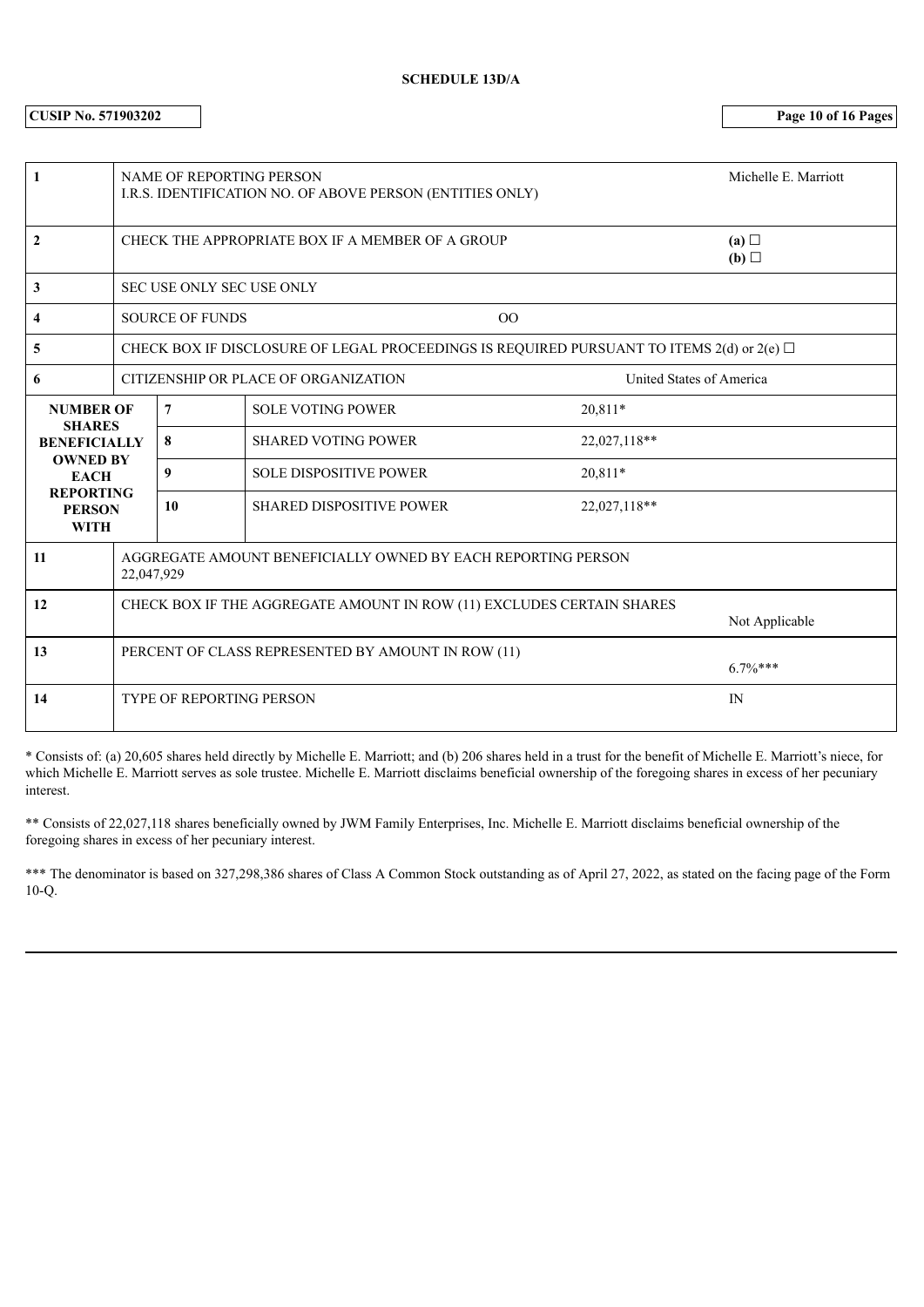**CUSIP No. 571903202 Page 11 of 16 Pages**

| 1                                                |                                                                                         | <b>NAME OF REPORTING PERSON</b> | I.R.S. IDENTIFICATION NO. OF ABOVE PERSON (ENTITIES ONLY) | David Sheets Marriott                                                                              |  |
|--------------------------------------------------|-----------------------------------------------------------------------------------------|---------------------------------|-----------------------------------------------------------|----------------------------------------------------------------------------------------------------|--|
| 2                                                |                                                                                         |                                 | CHECK THE APPROPRIATE BOX IF A MEMBER OF A GROUP          | (a)<br>(b) $\Box$                                                                                  |  |
| 3                                                |                                                                                         | SEC USE ONLY SEC USE ONLY       |                                                           |                                                                                                    |  |
| 4                                                |                                                                                         | <b>SOURCE OF FUNDS</b>          |                                                           | 00                                                                                                 |  |
| 5                                                |                                                                                         |                                 |                                                           | CHECK BOX IF DISCLOSURE OF LEGAL PROCEEDINGS IS REQUIRED PURSUANT TO ITEMS $2(d)$ or $2(e)$ $\Box$ |  |
| 6                                                |                                                                                         |                                 | CITIZENSHIP OR PLACE OF ORGANIZATION                      | United States of America                                                                           |  |
| <b>NUMBER OF</b>                                 |                                                                                         | $\overline{7}$                  | <b>SOLE VOTING POWER</b>                                  | 598,115*                                                                                           |  |
| <b>SHARES</b><br><b>BENEFICIALLY</b>             |                                                                                         | 8                               | <b>SHARED VOTING POWER</b>                                | 27,193,660**                                                                                       |  |
| <b>OWNED BY</b><br><b>EACH</b>                   |                                                                                         | 9                               | <b>SOLE DISPOSITIVE POWER</b>                             | 598,115*                                                                                           |  |
| <b>REPORTING</b><br><b>PERSON</b><br><b>WITH</b> |                                                                                         | 10                              | <b>SHARED DISPOSITIVE POWER</b>                           | 27,193,660**                                                                                       |  |
| 11                                               | AGGREGATE AMOUNT BENEFICIALLY OWNED BY EACH REPORTING PERSON<br>27,791,775***           |                                 |                                                           |                                                                                                    |  |
| 12                                               | CHECK BOX IF THE AGGREGATE AMOUNT IN ROW (11) EXCLUDES CERTAIN SHARES<br>Not Applicable |                                 |                                                           |                                                                                                    |  |
| 13                                               | PERCENT OF CLASS REPRESENTED BY AMOUNT IN ROW (11)<br>$8.5\%***$                        |                                 |                                                           |                                                                                                    |  |
| 14                                               |                                                                                         | <b>TYPE OF REPORTING PERSON</b> |                                                           | IN                                                                                                 |  |

\* Consists of the following: (a) 573,949 shares held directly David Sheets Marriott; and (c) 24,166 shares held in a grantor trust of which David Sheets Marriott is the sole trustee.

\*\* Consists of the following: (a) 22,027,118 shares beneficially owned by JWM Family Enterprises, Inc.; (b) 11,518 shares held by David Sheets Marriott's spouse; (c) 78,220 shares held by four trusts for the benefit of David Sheets Marriott's children, for which David Sheets Marriott serves as a trustee; (d) 240,000 shares owned by six trusts for the benefit of the grandchildren and more remote descendants of J. W. Marriott, Jr., for which David Sheets Marriott serves as a trustee; (e) 251,000 shares owned by a life insurance trust, for which David Sheets Marriott serves as a trustee; (f) 75,000 shares owned by a trust for which David Sheets Marriott serves as a trustee; (g) 230,390 shares owned by a trust for the descendants of David Sheets Marriott, for which David Sheets Marriott serves as a trustee; (h) 221,678 shares held in three trusts for the descendants of Stephen Garff Marriott, for which David Sheets Marriott serves as a trustee; (i) 436,928 shares held by a trust for the benefit of Juliana B. Marriott, for which David Sheets Marriott serves as a trustee; (j) 3,432,787 shares owned by The J. Willard & Alice S. Marriott Foundation, a charitable foundation, for which David Sheets Marriott serves as a trustee; and (k) 189,021 shares held by six trusts for the benefit of his nieces and nephew, for which David Sheets Marriott serves as a trustee. David Sheets Marriott disclaims beneficial ownership of the foregoing shares in excess of his pecuniary interest.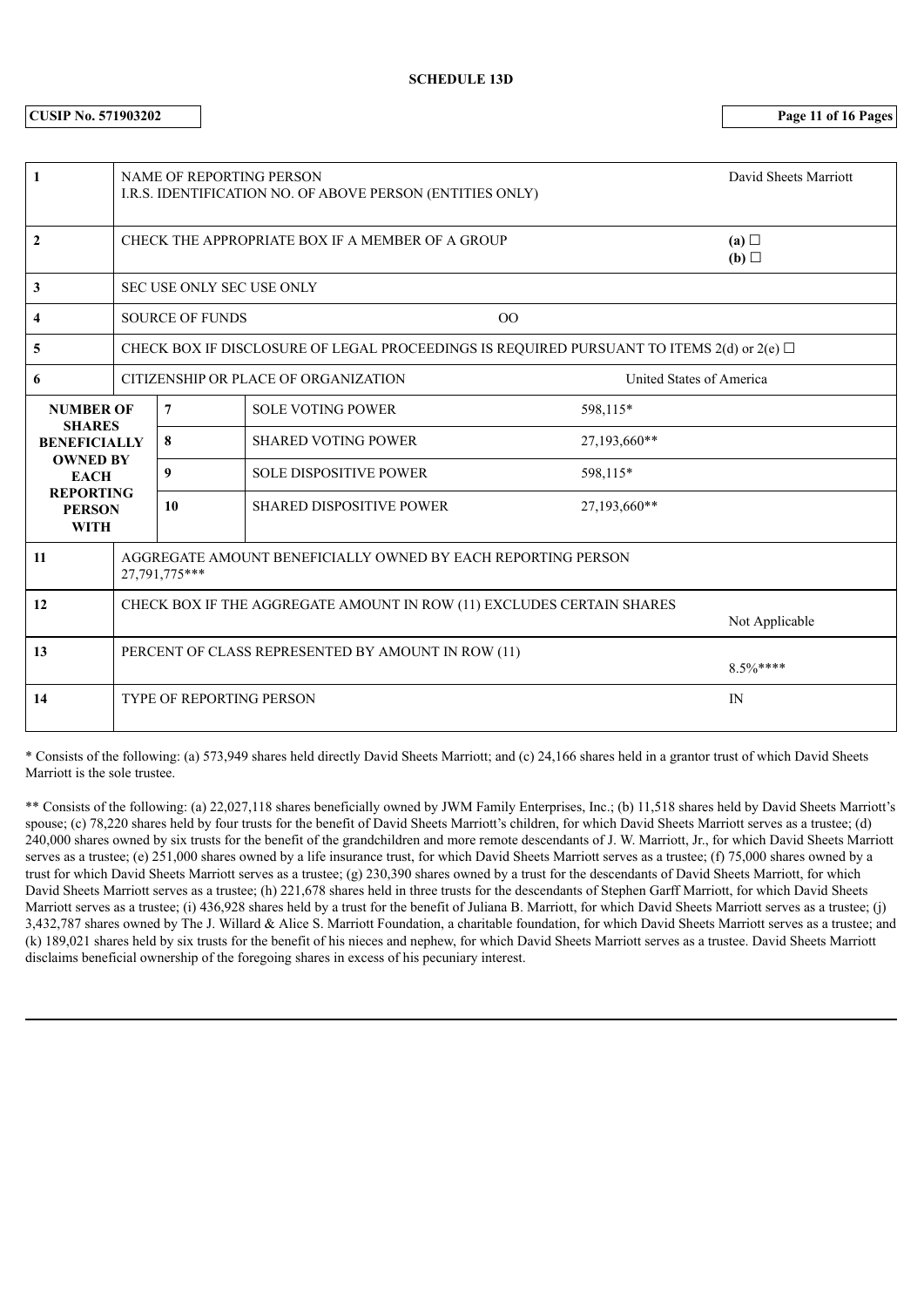\*\*\* The Potential Group Members may be deemed to be a "group" within the meaning of Section 13(d)(3) of the Exchange Act. The aggregate number of shares beneficially owned by all of the Potential Group Members without duplication is 39,007,847, including 3,856 shares of Class A Common Stock issuable upon the exercise of SARs that are currently exercisable or exercisable within 60 days of May 10, 2022.

\*\*\*\* The denominator is based on 327,298,386 shares of Class A Common Stock outstanding as of April 27, 2022, as stated on the facing page of the Form 10-Q.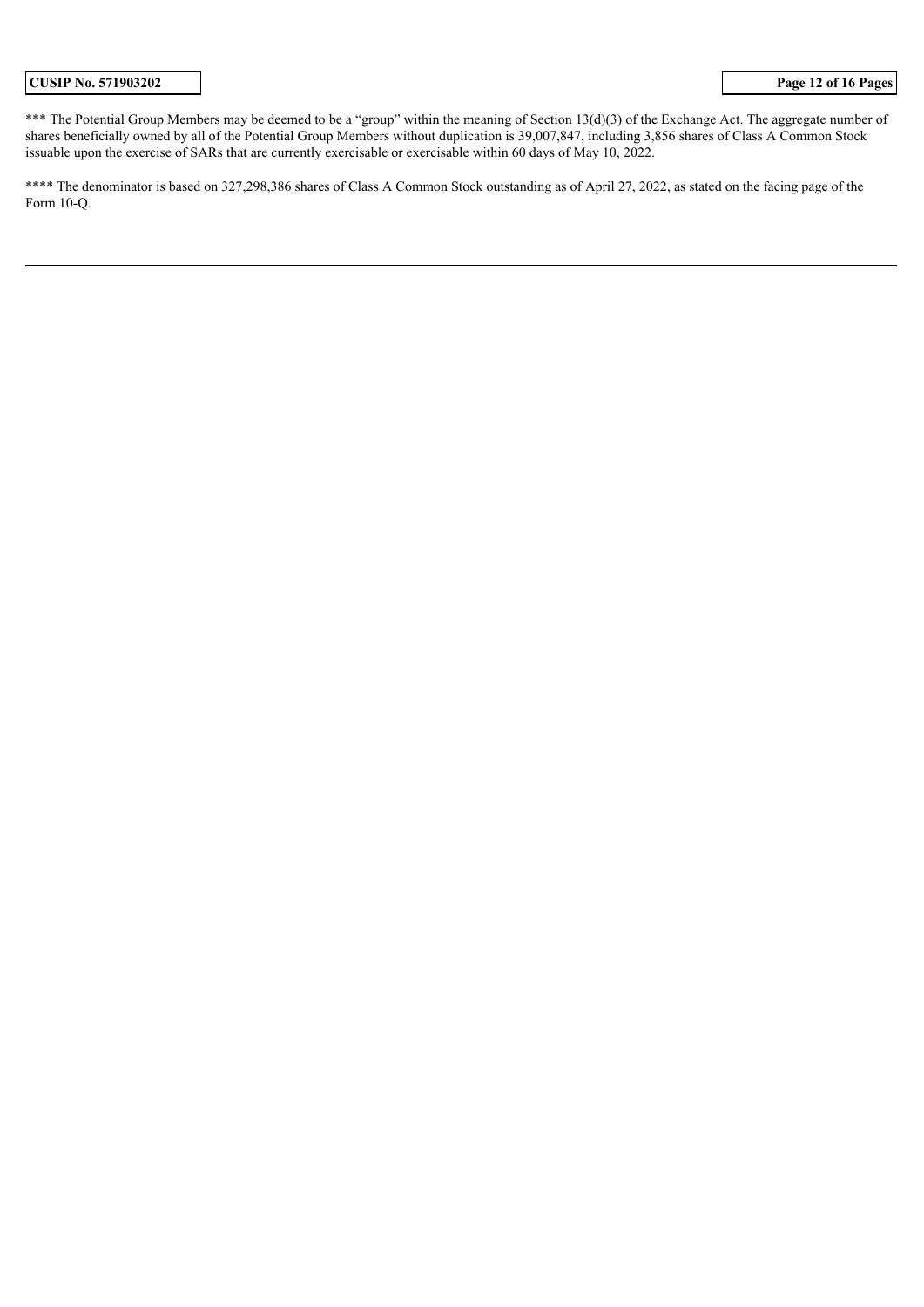**CUSIP No. 571903202 Page 13 of 16 Pages**

| 1                                                |                                                                                         | <b>NAME OF REPORTING PERSON</b> | I.R.S. IDENTIFICATION NO. OF ABOVE PERSON (ENTITIES ONLY)                                          |                          | Jennifer R. Jackson |
|--------------------------------------------------|-----------------------------------------------------------------------------------------|---------------------------------|----------------------------------------------------------------------------------------------------|--------------------------|---------------------|
| 2                                                |                                                                                         |                                 | CHECK THE APPROPRIATE BOX IF A MEMBER OF A GROUP                                                   |                          | (a)<br>(b)          |
| 3                                                |                                                                                         | SEC USE ONLY SEC USE ONLY       |                                                                                                    |                          |                     |
| 4                                                |                                                                                         | <b>SOURCE OF FUNDS</b>          | 00                                                                                                 |                          |                     |
| 5                                                |                                                                                         |                                 | CHECK BOX IF DISCLOSURE OF LEGAL PROCEEDINGS IS REQUIRED PURSUANT TO ITEMS $2(d)$ or $2(e)$ $\Box$ |                          |                     |
| 6                                                | CITIZENSHIP OR PLACE OF ORGANIZATION                                                    |                                 |                                                                                                    | United States of America |                     |
| <b>NUMBER OF</b><br><b>SHARES</b>                |                                                                                         | $\overline{7}$                  | <b>SOLE VOTING POWER</b>                                                                           | $\mathbf{0}$             |                     |
| <b>BENEFICIALLY</b>                              |                                                                                         | 8                               | <b>SHARED VOTING POWER</b>                                                                         | 22,036,784*              |                     |
| <b>OWNED BY</b><br><b>EACH</b>                   |                                                                                         | 9                               | <b>SOLE DISPOSITIVE POWER</b>                                                                      | $\mathbf{0}$             |                     |
| <b>REPORTING</b><br><b>PERSON</b><br><b>WITH</b> |                                                                                         | 10                              | <b>SHARED DISPOSITIVE POWER</b>                                                                    | 22,036,784*              |                     |
| 11                                               | AGGREGATE AMOUNT BENEFICIALLY OWNED BY EACH REPORTING PERSON<br>22,036,784              |                                 |                                                                                                    |                          |                     |
| 12                                               | CHECK BOX IF THE AGGREGATE AMOUNT IN ROW (11) EXCLUDES CERTAIN SHARES<br>Not Applicable |                                 |                                                                                                    |                          |                     |
| 13                                               | PERCENT OF CLASS REPRESENTED BY AMOUNT IN ROW (11)<br>$6.7\%**$                         |                                 |                                                                                                    |                          |                     |
| 14                                               |                                                                                         | <b>TYPE OF REPORTING PERSON</b> |                                                                                                    |                          | IN                  |

\* Consists of (a) 22,027,118 shares beneficially owned by JWM Family Enterprises, Inc. and (b) 9,666 shares held in trusts of which the spouse of Jennifer R. Jackson serves as trustee. Jennifer R. Jackson disclaims beneficial ownership of the foregoing shares in excess of her pecuniary interest.

\*\* The denominator is based on 327,298,386 shares of Class A Common Stock outstanding as of April 27, 2022, as stated on the facing page of the Form 10-Q.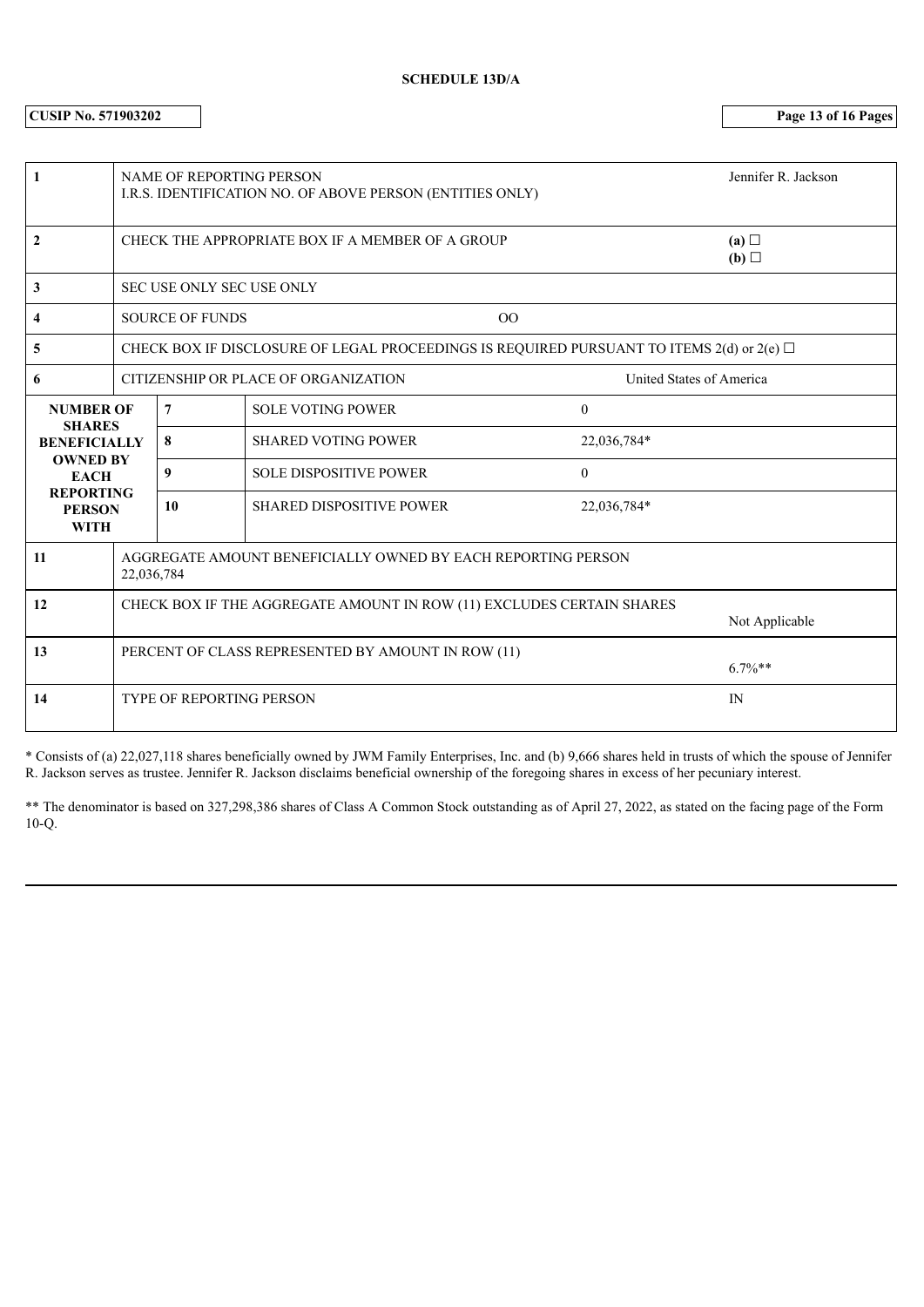This Amendment No. 8 (this "Amendment No. 8") is being filed by the Reporting Persons (as defined herein) and, with respect to the Reporting Persons, amends, supplements and to the extent inconsistent with, supersedes the Schedule 13D filed by J.W. Marriott, Jr., Deborah Marriott Harrison, David Sheets Marriott, Juliana B. Marriott, Nicole Marriott Avery and Jennifer R. Jackson (collectively with Michelle E. Marriott, the "Individual Reporting Persons"), and JWM Family Enterprises, Inc. ("Family Corp"), JWM Family Enterprises, L.P. ("Family L.P.") and The Juliana B. Marriott Marital Trust (the "Marital Trust" and, collectively with the Individual Reporting Persons, Family Corp and Family L.P., the "Reporting Persons") on May 26, 2006, as amended by Amendment No. 1 filed on April 21, 2009, Amendment No. 1 filed on March 13, 2012, Amendment No. 2 filed on November 21, 2013, Amendment No. 3 filed on January 29, 2015, Amendment No. 4 filed on December 15, 2016, Amendment No. 5 filed on November 24, 2017, Amendment No. 6 filed on March 10, 2020 and Amendment No. 7 filed on March 2, 2021 (as amended, the "Schedule 13D").

#### **Item 2. Identity and Background**

Item 2 of the Schedule 13D is hereby deleted in its entirety and substituted by the following:

J.W. Marriott, Jr., Deborah Marriott Harrison, David Sheets Marriott, Juliana B. Marriott and the Marital Trust (collectively, the "Potential Group Members") may be deemed to be a "group" within the meaning of Section 13(d)(3) of the Securities Exchange Act of 1934, as amended (the "Exchange Act"), due to the provisions of the Second Amended and Restated Stockholders Agreement, effective as of September 30, 2013, as amended (the "Stockholders Agreement"), as described in Item 4. Except as expressly set forth in this Amendment No. 8, each Reporting Person disclaims beneficial ownership of the shares of Class A Common Stock beneficially owned by any other Reporting Person.

To the best knowledge of the Reporting Persons, the name, business address and present principal occupation or employment of each Individual Reporting Person are set forth on Appendix A hereto, which is incorporated by reference herein. The Marital Trust is a trust formed under the laws of Maryland. Family L.P. is a limited partnership organized under the laws of the State of Delaware. Family L.P.'s principal business is the ownership and operation of hotels. The general partner of Family L.P. is Family Corp. Family Corp is a corporation organized under the laws of the State of Delaware. Family Corp's principal business is the ownership and operation of hotels. The directors and executive officers of Family Corp are set forth on Appendix A hereto. The business address of each of the Marital Trust, Family L.P. and Family Corp is 540 Gaither Road, Suite 100, Rockville, MD 20850.

To the best knowledge of the Reporting Persons, during the last five years, none of the Reporting Persons, or the directors and executive officers of Family Corp has been convicted in any criminal proceedings (excluding traffic violations or similar misdemeanors).

To the best knowledge of the Reporting Persons, during the last five years, none of the Reporting Persons, or the directors and executive officers of Family Corp has been a party to any civil proceeding of a judicial or administrative body of competent jurisdiction as the result of which such person was or is subject to any judgment, decree or final order enjoining future violations of, or prohibiting or mandating activities subject to, federal or state securities laws or finding any violation with respect to such laws.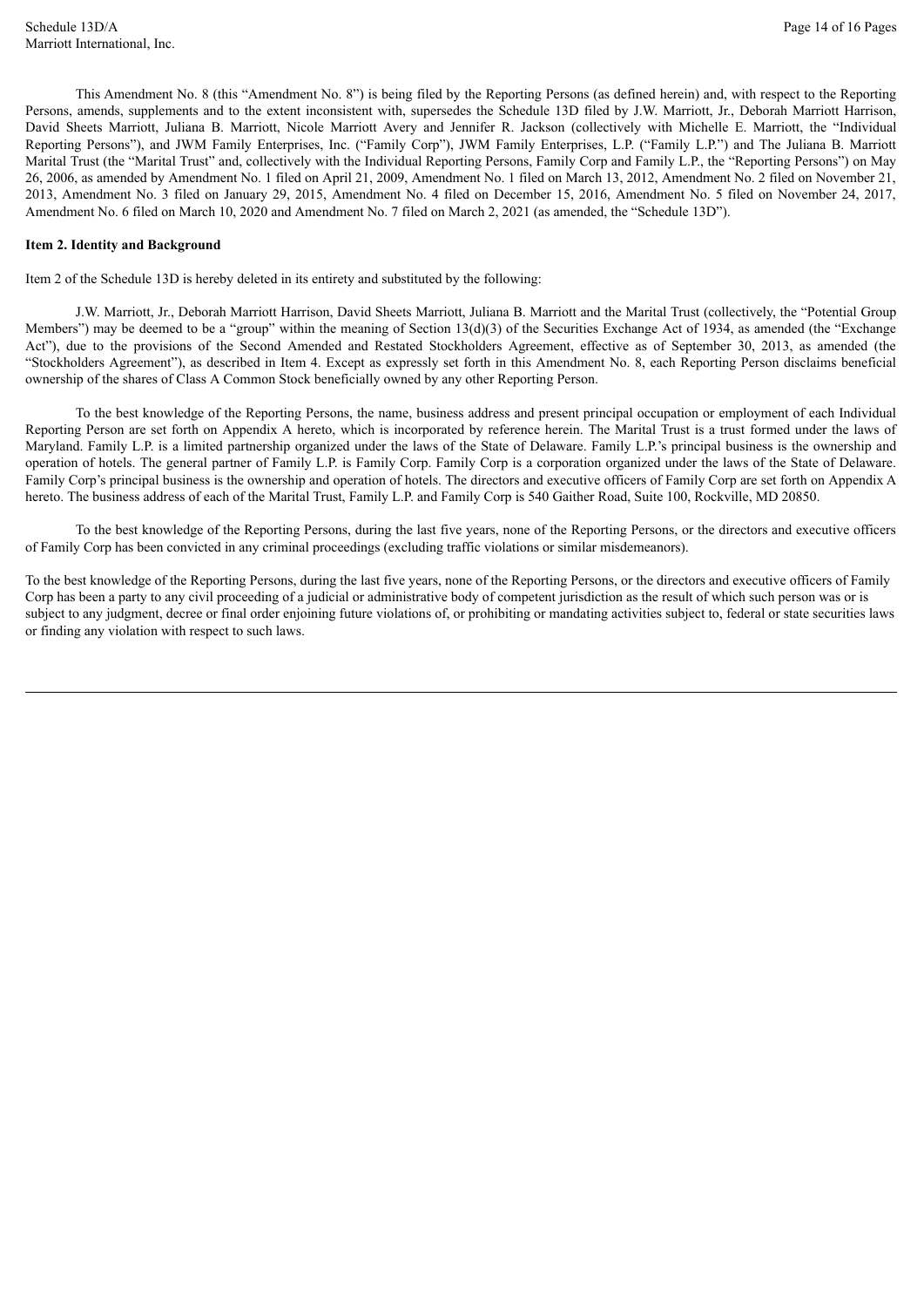To the best knowledge of the Reporting Persons, each Individual Reporting Person, and the directors and executive officers of Family Corp are citizens of the United States of America.

#### **Item 4. Purpose of the Transaction**

The text under each heading listed below of Item 4 of the Schedule 13D is hereby supplemented and amended by the following:

#### Family Corp Pledged Shares

As of the date of this Amendment No. 8, of the shares of Class A Common Stock beneficially owned by Family Corp, 3,916,500 shares are currently pledged as collateral.

#### Other Pledged Shares

As of the date of this Amendment No. 8, of the shares of Class A Common Stock held directly by J. W. Marriott, Jr., 2,637,970 shares have been pledged as collateral.

As of the date of this Amendment No. 8, of the shares of Class A Common Stock held directly by David Sheets Marriott, 21,817 shares have been pledged as collateral.

As of the date of this Amendment No. 8, of the shares of Class A Common Stock held directly by trusts of which David Sheets Marriott is a trustee, 218,777 shares have been pledged as collateral.

As of the date of this Amendment No. 8, of the shares of Class A Common Stock held directly by trusts of which Deborah Marriott Harrison is a trustee, 70,203 shares have been pledged as collateral.

The text of Item 4 of the Schedule 13D is supplemented and amended by the following:

On May 6, 2022, J.W. Marriott, Jr. retired as Executive Chairman and Chairman of the Board of Directors (the "Board") of Marriott International, Inc., a Delaware corporation ("Marriott") and was given the title of Chairman Emeritus. As Chairman Emeritus, Mr. Marriott may attend certain Board meetings or functions, but he is not considered a member of the Board or a "director" as that term is used in Marriott's Amended and Restated Bylaws. He may not vote on any business coming before the Board, and he is not counted as a member of the Board for the purpose of determining a quorum or for any other purpose. He does not receive a salary in his capacity as Chairman Emeritus or compensation for attendance at Board meetings, although he may be reimbursed for reasonable expenses incurred to attend such meetings or functions or other business expenses incurred in connection with his role as Chairman Emeritus.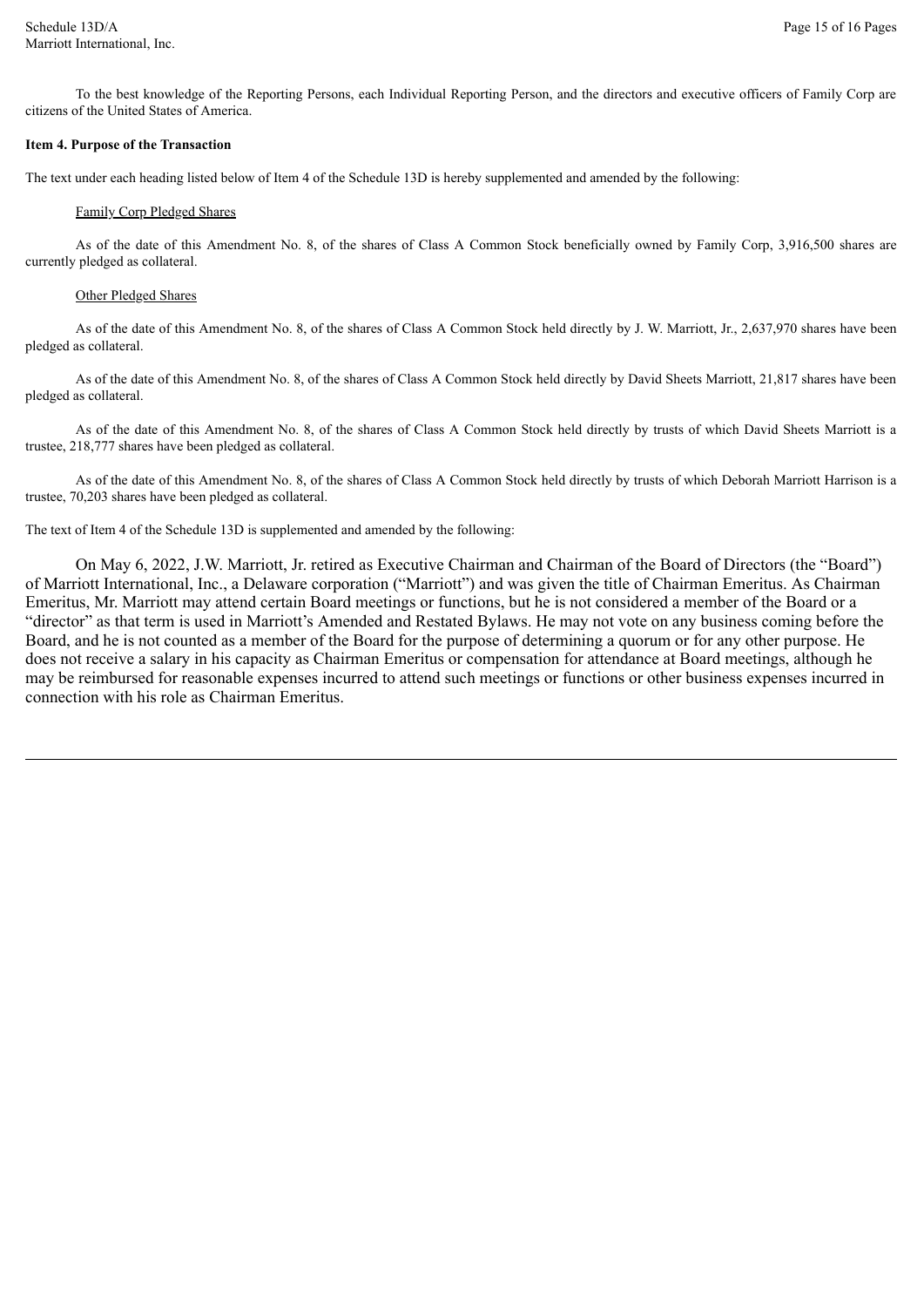#### **Item 5. Interest in Securities of the Issuer**

Item 5 of the Schedule 13D is hereby deleted in its entirety and substituted by the following:

(a) See Items 11 and 13 and the footnotes thereto of the cover pages to this Amendment No. 8, which are incorporated herein by reference, for the aggregate number of shares and percentage of Class A Common Stock owned by each Reporting Person.

(b) See Items 7-10 and the footnotes thereto of the cover pages to this Amendment No. 8, which are incorporated herein by reference, for the aggregate number of shares of Class A Common Stock beneficially owned by each of the Reporting Persons as to which there is sole power to vote or to direct the vote, shared power to vote or direct the vote, sole power to dispose or to direct the disposition, or shared power to dispose or to direct the disposition of such shares of Class A Common Stock.

(c) The following Reporting Persons have effected transactions in the Class A Common Stock during the past sixty days:

- On May 10, 2022, Deborah Harrison acquired 1,224 shares upon the distribution of a deferred share award.
- · On May 13, 2022, Deborah Harrison received a distribution of 33,150 shares from a grantor trust of which she is the sole trustee. This transaction effected only a change in the form of beneficial ownership for such shares.

(d) Except as provided in Item 4 and as described in the footnotes to the cover pages of this Amendment No. 8, no other person is known to have the right to receive or the power to direct the receipt of dividends from, or the proceeds from the sale of, the shares of Class A Common Stock referred to in paragraphs (a) and (b) above.

#### **Item 6. Contracts, Arrangements, Understandings or Relationships with Respect to Securities of the Issuer**

The last paragraph of Item 6 of the Schedule 13D is hereby deleted in its entirety and substituted by the following:

The Reporting Persons have also entered into a Joint Filing Agreement dated as of May 16, 2022, a copy of which is filed as Exhibit 7.01 with this Amendment No. 8.

#### **Item 7. Material to be Filed as Exhibits**

Exhibit 7.01 – Joint Filing Agreement, dated as of May 16, 2022.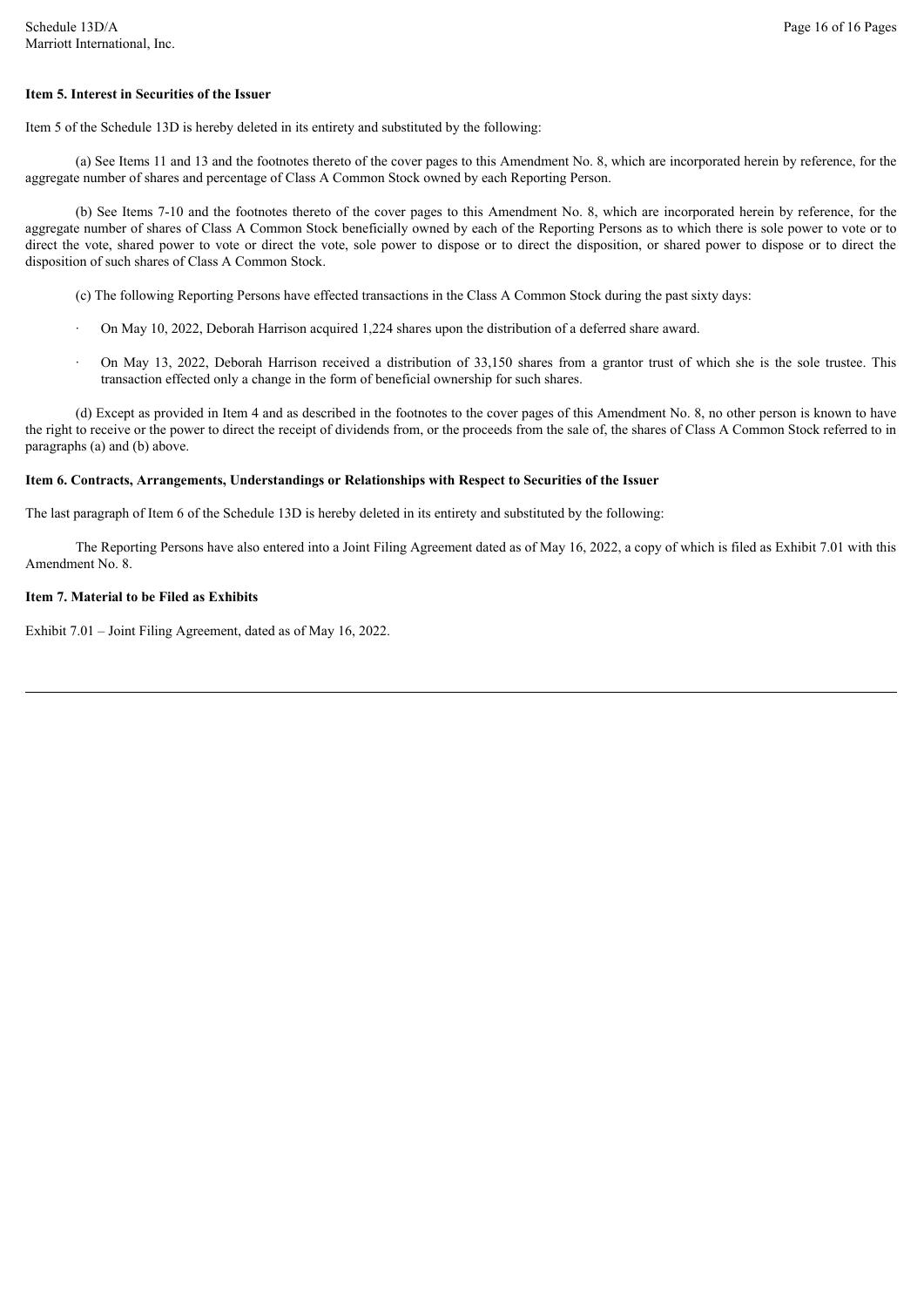Schedule 13D/A Marriott International, Inc.

# **SIGNATURE**

After reasonable inquiry and to the best of my knowledge and belief, I certify that the information set forth in this statement is true, complete and correct.

May 16, 2022<br>Date

| May 16, 2022<br>Date | By:                    | /s/ J.W. Marriot, JR.<br>J.W. Marriott, Jr.                         |
|----------------------|------------------------|---------------------------------------------------------------------|
|                      | By:                    | /s/ Deborah Marriott Harrison<br>Deborah Marriott Harrison          |
|                      |                        | The Juliana B. Marriott Marital Trust                               |
|                      | By:<br>Name:<br>Title: | /s/ Juliana B. Marriott<br>Juliana B. Marriott<br>Trustee           |
|                      | By:<br>Title:          | /s/ David Sheets Marriott<br>Name: David Sheets Marriott<br>Trustee |
|                      | By:                    | /s/ Juliana B. Marriott<br>Juliana B. Marriott                      |
|                      | By:                    | /s/ David Sheets Marriott<br>David Sheets Marriott                  |
|                      | By:                    | /s/ Michelle Marriott<br>Michelle Marriott                          |
|                      |                        | JWM Family Enterprises, Inc.                                        |
|                      | By:<br>Name:<br>Title: | /s/ Jacqueline M. Perry<br>Jacqueline M. Perry<br>Treasurer         |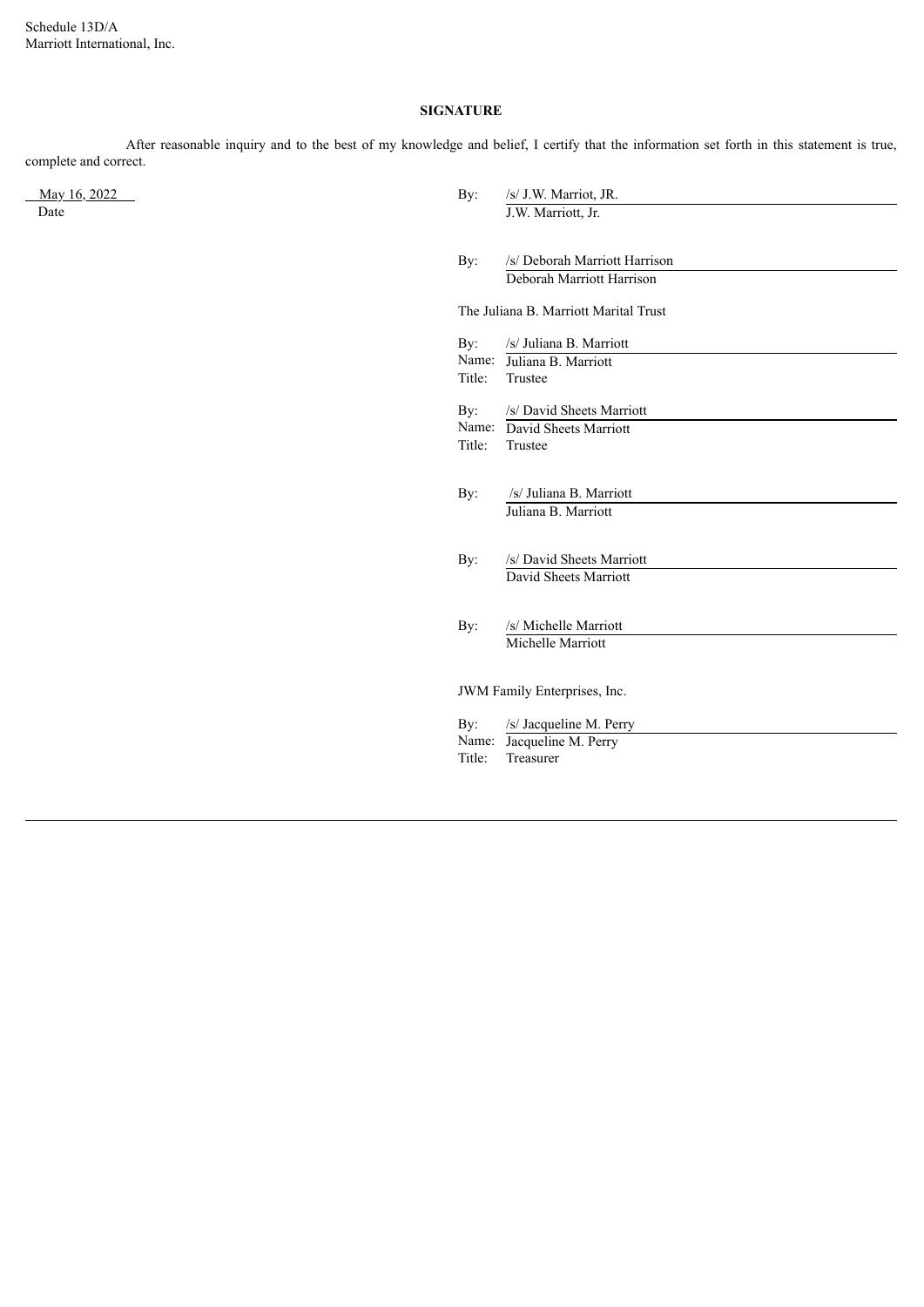JWM Family Enterprises, L.P.

By: JWM Family Enterprises, Inc., its General Partner

By: /s/ Jacqueline M. Perry

Name: Jacqueline M. Perry Title: Treasurer

/s/ Jennifer R. Jackson

Jennifer R. Jackson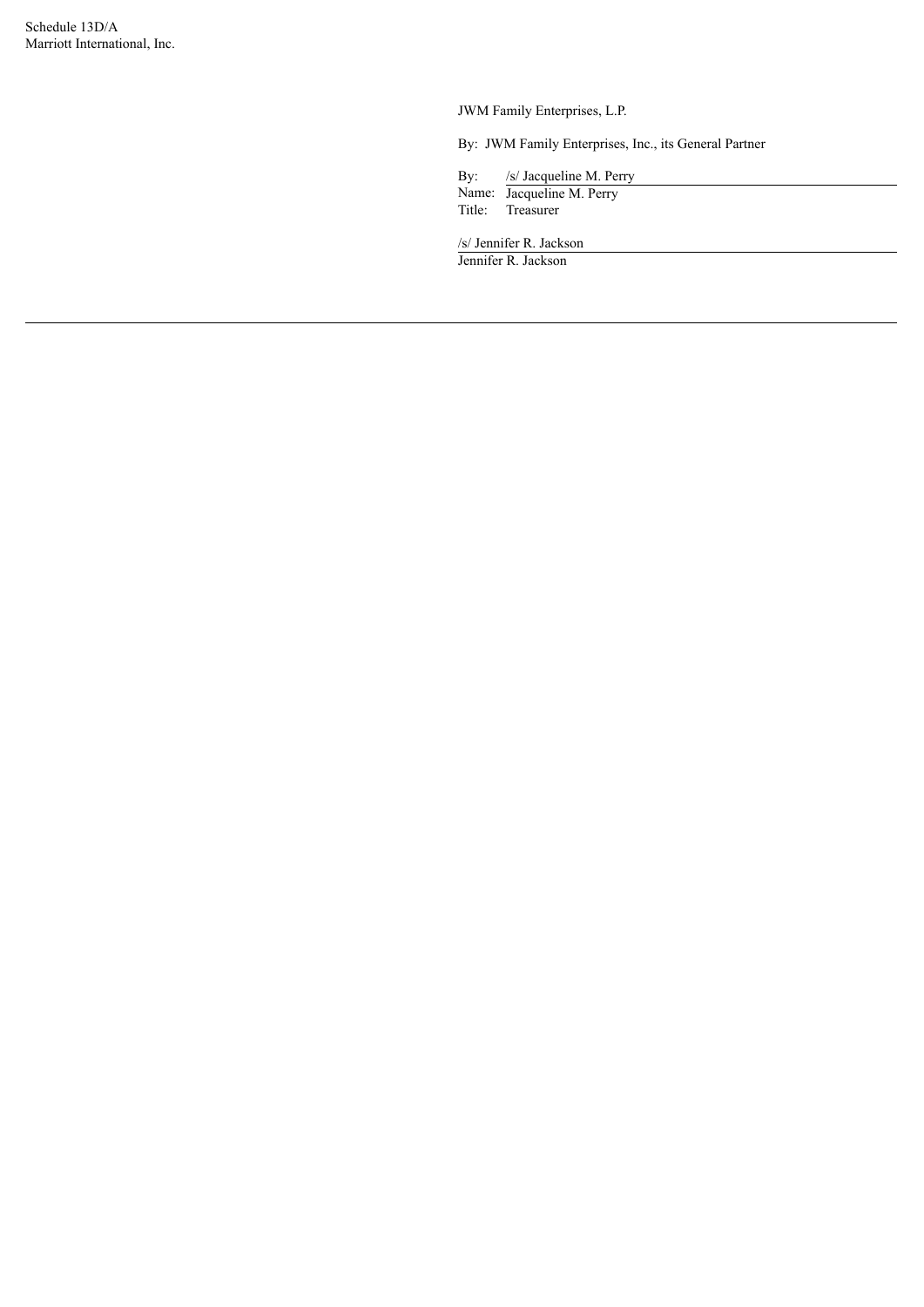## Appendix A Individual Reporting Persons

| Name                       | <b>Business Address</b>                                                            | Principal Occupation                                                 |
|----------------------------|------------------------------------------------------------------------------------|----------------------------------------------------------------------|
| J.W. Marriott, Jr.         | Marriott International, Inc.<br>10400 Fernwood Road<br>Bethesda, MD 20817          | Chairman Emeritus, Marriott International, Inc.                      |
| Deborah Marriott Harrison* | Marriott International, Inc.<br>10400 Fernwood Road<br>Bethesda, MD 20817          | Global Cultural Ambassador Emeritus, Marriott<br>International, Inc. |
| Juliana B. Marriott        | JWM Family Enterprises, Inc.<br>540 Gaither Road, Suite 100<br>Rockville, MD 20850 | Interior Designer, Self-Employed                                     |
| David Sheets Marriott*     | Marriott International, Inc.<br>10400 Fernwood Road<br>Bethesda, MD 20817          | Chairman of the Board, Marriott International,<br>Inc.               |
| Michelle E. Marriott       | JWM Family Enterprises, Inc.<br>540 Gaither Road, Suite 100<br>Rockville, MD 20850 | Teacher, Boston Public Schools                                       |
| Jennifer R. Jackson        | JWM Family Enterprises, Inc.<br>540 Gaither Road, Suite 100<br>Rockville, MD 20850 | Homemaker                                                            |

\* Director of Marriott International, Inc.

A-1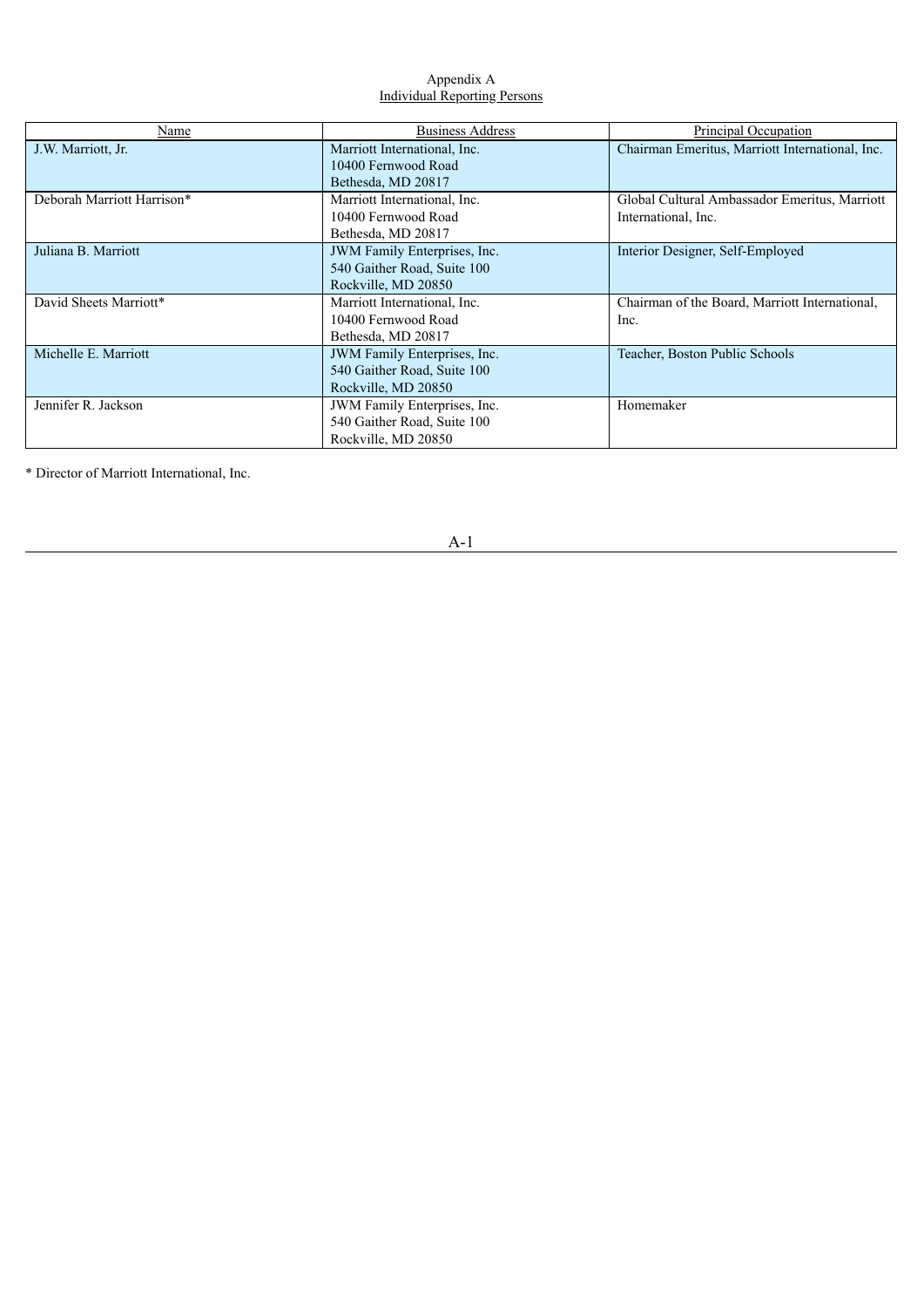JWM Family Enterprises, Inc.

| Name                        | <b>Business Address</b>                  | Principal Occupation                            |
|-----------------------------|------------------------------------------|-------------------------------------------------|
| J.W. Marriott, Jr.*         | Marriott International, Inc.             | Chairman Emeritus, Marriott International, Inc. |
|                             | 10400 Fernwood Road                      |                                                 |
|                             | Bethesda, MD 20817                       |                                                 |
| Deborah Marriott Harrison** | Marriott International, Inc.             | Global Cultural Ambassador Emeritus, Marriott   |
|                             | 10400 Fernwood Road                      | International, Inc.                             |
|                             | Bethesda, MD 20817                       |                                                 |
| Michelle E. Marriott**      | JWM Family Enterprises, Inc.             | Teacher, Boston Public Schools                  |
|                             | 540 Gaither Road, Suite 100              |                                                 |
|                             | Rockville, MD 20850                      |                                                 |
| David Sheets Marriott**     | Marriott International, Inc.             | Chairman of the Board, Marriott International,  |
|                             | 10400 Fernwood Road                      | Inc.                                            |
|                             | Bethesda, MD 20817                       |                                                 |
| Jennifer R. Jackson**       | JWM Family Enterprises, Inc.             | Homemaker                                       |
|                             | 540 Gaither Road, Suite 100              |                                                 |
|                             | Rockville, MD 20850                      |                                                 |
| Carl Berquist**             | <b>JWM</b> Family Enterprises, Inc.      | Retired                                         |
|                             | 540 Gaither Road, Suite 100              |                                                 |
|                             | Rockville, MD 20850                      |                                                 |
| Jeffrey Kurzweil**          | Venable LLP                              | Partner, Venable LLP                            |
|                             | 600 Massachusetts Avenue, NW Washington, |                                                 |
|                             | DC 20001                                 |                                                 |
| William J. Shaw**           | Marriott Vacations Worldwide Corp.       | Chairman of the Board, Marriott Vacations       |
|                             | 6649 Westwood Blvd., Suite 500           | Worldwide Corporation                           |
|                             | Orlando, FL 32821                        |                                                 |
| Robert Kalchik              | JWM Family Enterprises, Inc.             | President and CEO of JWM Family Enterprises,    |
|                             | 540 Gaither Road, Suite 100              | Inc.                                            |
|                             | Rockville, MD 20850                      |                                                 |
|                             |                                          |                                                 |

\* Chairman of the Board of Directors of JWM Family Enterprises, Inc.

\*\* Director of JWM Family Enterprises, Inc.

A-2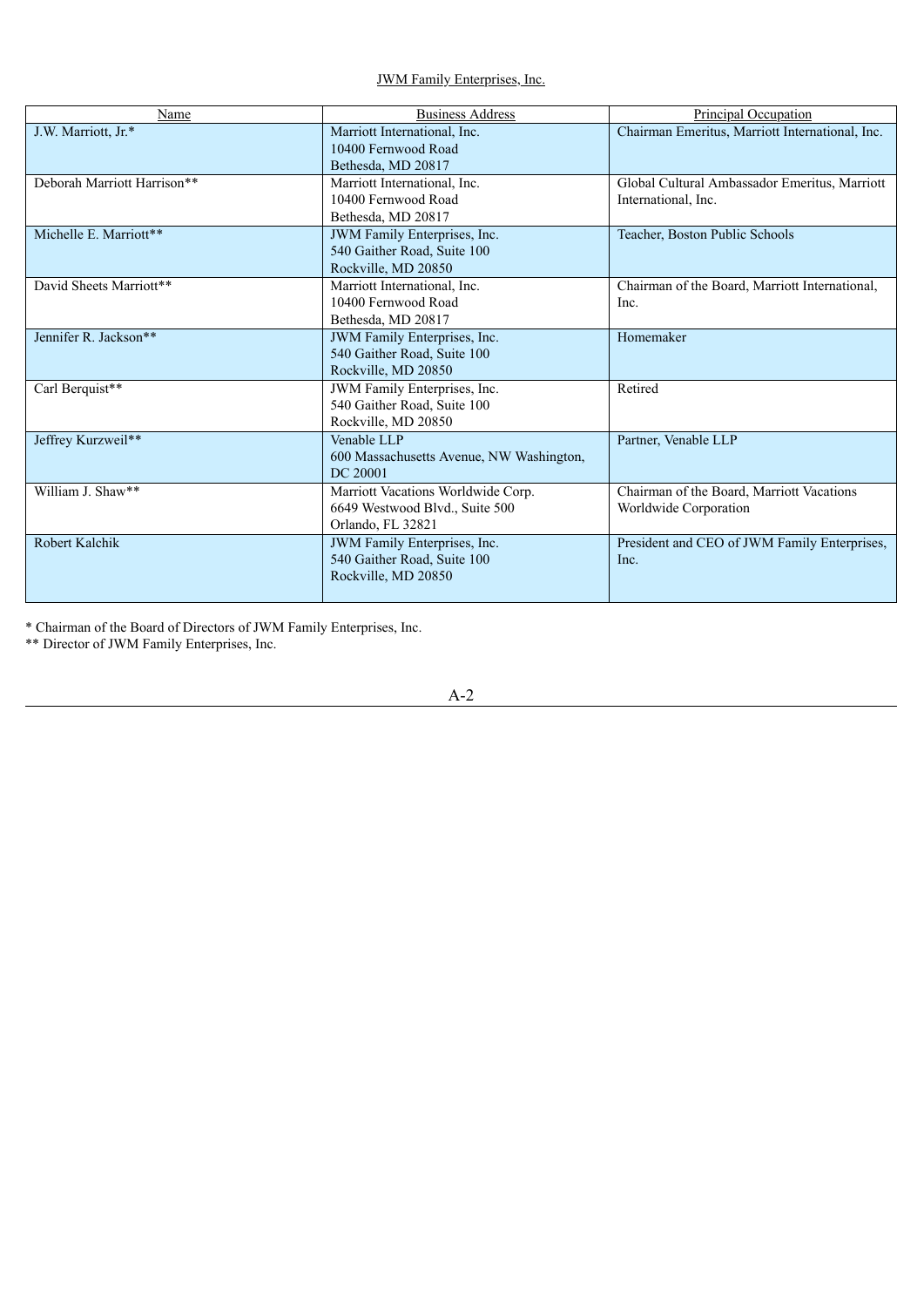#### Joint Filing Agreement

The undersigned acknowledge and agree that the foregoing Statement on Schedule 13D/A is filed on behalf of each of the undersigned and that all subsequent amendments to this Statement on Schedule 13D/A shall be filed on behalf of each of the undersigned without the necessity of filing additional joint filing agreements. The undersigned acknowledge that each shall be responsible for the timely filing of such amendments, and for the completeness and accuracy of the information concerning him or it contained therein, but shall not be responsible for the completeness and accuracy of the information concerning any other, except to the extent that he or it knows or has reason to believe that such information is inaccurate.

This agreement may be executed in one or more counterparts, each of which will be deemed an original but all of which taken together will constitute one and the same instrument.

IN WITNESS WHEREOF, the undersigned hereby executes this Joint Filing Agreement as of this 16th day of May, 2022.

/s/ J.W. Marriott, Jr. J.W. Marriott, Jr.

/s/ Deborah Marriott Harrison Deborah Marriott Harrison

The Juliana B. Marriott Marital Trust

By: /s/ Juliana B. Marriott Name: Juliana B. Marriott Title: Trustee By: /s/ David Sheets Marriott Name: David Sheets Marriott Title: Trustee

/s/ Juliana B. Marriott Juliana B. Marriott